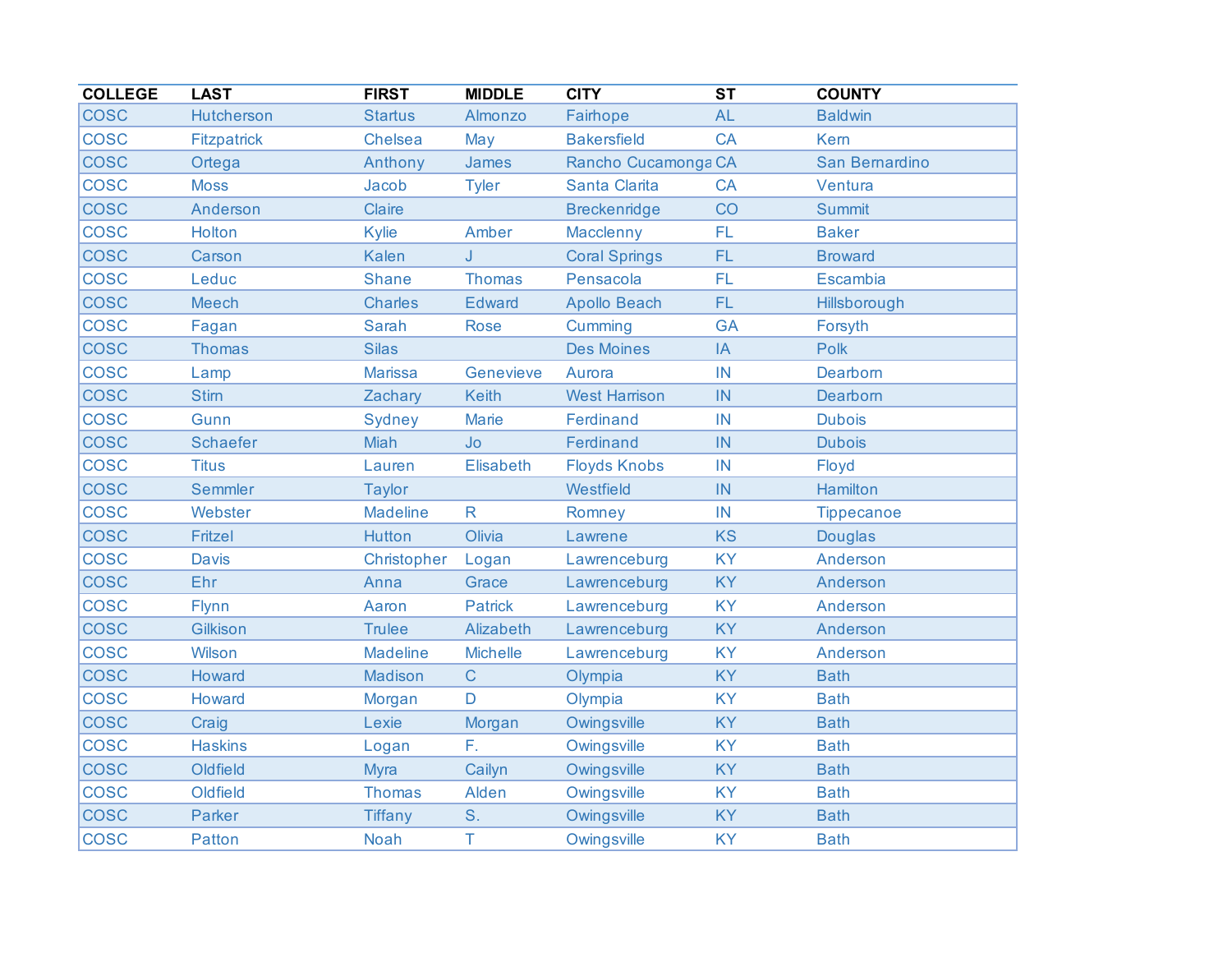| <b>COSC</b> | Porter             | Haleigh         | Morgan          | Owingsville       | <b>KY</b> | <b>Bath</b>    |
|-------------|--------------------|-----------------|-----------------|-------------------|-----------|----------------|
| <b>COSC</b> | Price              | <b>Charles</b>  | Н               | Owingsville       | <b>KY</b> | <b>Bath</b>    |
| <b>COSC</b> | Ray                | <b>Taylor</b>   | D               | Owingsville       | <b>KY</b> | <b>Bath</b>    |
| <b>COSC</b> | <b>Rogers</b>      | Glynn           | <b>Tayler</b>   | Owingsville       | <b>KY</b> | <b>Bath</b>    |
| <b>COSC</b> | <b>Shields</b>     | James           | H               | Owingsville       | <b>KY</b> | <b>Bath</b>    |
| <b>COSC</b> | <b>Staviski</b>    | Carrie          | <b>Elayne</b>   | Owingsville       | <b>KY</b> | <b>Bath</b>    |
| <b>COSC</b> | Warner             | <b>Haley</b>    | Elizabeth       | Owingsville       | <b>KY</b> | <b>Bath</b>    |
| <b>COSC</b> | <b>Akers</b>       | <b>Baylee</b>   | C.              | <b>Salt Lick</b>  | <b>KY</b> | <b>Bath</b>    |
| <b>COSC</b> | <b>Botts</b>       | Jacqueline      | Renee           | <b>Salt Lick</b>  | <b>KY</b> | <b>Bath</b>    |
| <b>COSC</b> | Hall               | Christiana      | Grace           | <b>Salt Lick</b>  | <b>KY</b> | <b>Bath</b>    |
| <b>COSC</b> | <b>Stump</b>       | <b>Edward</b>   | S.              | <b>Salt Lick</b>  | <b>KY</b> | <b>Bath</b>    |
| <b>COSC</b> | <b>Allison</b>     | John            | Lee             | Sharpsburg        | <b>KY</b> | <b>Bath</b>    |
| <b>COSC</b> | Razor              | <b>Reese</b>    | Allen           | Sharpsburg        | <b>KY</b> | <b>Bath</b>    |
| <b>COSC</b> | <b>Bagnall</b>     | Jordyn          | <b>Michelle</b> | <b>Burlington</b> | <b>KY</b> | <b>Boone</b>   |
| <b>COSC</b> | Neumann            | Abigail         | <b>Marie</b>    | <b>Burlington</b> | <b>KY</b> | <b>Boone</b>   |
| <b>COSC</b> | <b>Stefani</b>     | <b>Ashley</b>   | Gertrude        | <b>Burlington</b> | <b>KY</b> | <b>Boone</b>   |
| <b>COSC</b> | <b>Grimes</b>      | lan             | $\mathsf{R}$    | <b>Florence</b>   | <b>KY</b> | <b>Boone</b>   |
| <b>COSC</b> | Hugunin            | <b>Kara</b>     | <b>Nicole</b>   | Union             | <b>KY</b> | <b>Boone</b>   |
| <b>COSC</b> | Reichenbach        | <b>Alexia</b>   | $\overline{A}$  | Union             | <b>KY</b> | <b>Boone</b>   |
| <b>COSC</b> | Wagner             | Hannah          | <b>Nicole</b>   | Union             | <b>KY</b> | <b>Boone</b>   |
| <b>COSC</b> | Webster            | <b>Brandey</b>  | L               | Verona            | <b>KY</b> | <b>Boone</b>   |
| <b>COSC</b> | <b>Schwartz</b>    | Megan           | Elizabeth       | Walton            | <b>KY</b> | <b>Boone</b>   |
| <b>COSC</b> | Capps              | <b>Shanea</b>   | <b>Sue</b>      | Paris             | <b>KY</b> | <b>Bourbon</b> |
| <b>COSC</b> | Hale               | <b>Brittany</b> | Rae             | Paris             | <b>KY</b> | <b>Bourbon</b> |
| <b>COSC</b> | Hamm               | <b>Brannan</b>  | Lane            | <b>Paris</b>      | <b>KY</b> | <b>Bourbon</b> |
| <b>COSC</b> | <b>Hinkle</b>      | Christopher     | Allen           | Paris             | <b>KY</b> | <b>Bourbon</b> |
| <b>COSC</b> | <b>Marshall</b>    | Jessica         | <b>Nichole</b>  | <b>Paris</b>      | <b>KY</b> | <b>Bourbon</b> |
| <b>COSC</b> | <b>Blankenship</b> | <b>Alexis</b>   | Dawn            | <b>Ashland</b>    | <b>KY</b> | <b>Boyd</b>    |
| <b>COSC</b> | <b>Brown</b>       | <b>Taylor</b>   | P               | <b>Ashland</b>    | <b>KY</b> | <b>Boyd</b>    |
| <b>COSC</b> | Cassady            | <b>Ethan</b>    | Wayne           | Ashland           | <b>KY</b> | <b>Boyd</b>    |
| <b>COSC</b> | <b>Castle</b>      | <b>Bryanna</b>  | Larae           | <b>Ashland</b>    | <b>KY</b> | <b>Boyd</b>    |
| <b>COSC</b> | Chandler           | Ethan           | James           | Ashland           | <b>KY</b> | <b>Boyd</b>    |
| <b>COSC</b> | Cogan              | Jake            | <b>Edward</b>   | Ashland           | KY        | <b>Boyd</b>    |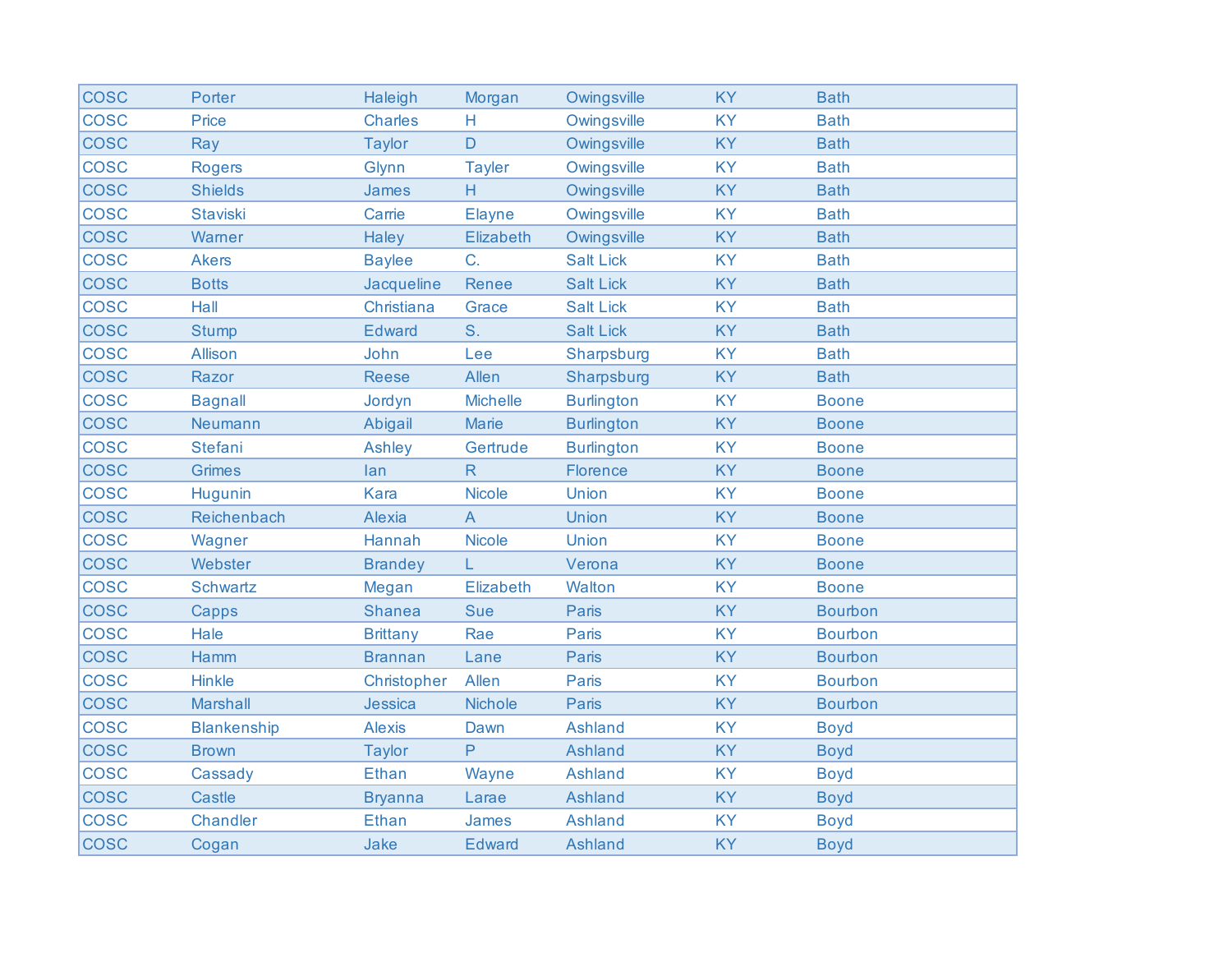| <b>COSC</b> | Cole            | Mackenzie        | <b>Noland</b>    | <b>Ashland</b>  | <b>KY</b> | <b>Boyd</b>  |
|-------------|-----------------|------------------|------------------|-----------------|-----------|--------------|
| <b>COSC</b> | Cordle          | Lindsay          | <b>Katherine</b> | Ashland         | <b>KY</b> | <b>Boyd</b>  |
| <b>COSC</b> | Crisp           | Katelyn          | Amber            | <b>Ashland</b>  | <b>KY</b> | <b>Boyd</b>  |
| <b>COSC</b> | <b>Cummings</b> | Abigail          | Grace            | <b>Ashland</b>  | KY        | <b>Boyd</b>  |
| <b>COSC</b> | <b>Deal</b>     | Hayley           | Arden            | <b>Ashland</b>  | <b>KY</b> | <b>Boyd</b>  |
| <b>COSC</b> | Fazenbaker      | <b>Benjamin</b>  | Timothy          | Ashland         | <b>KY</b> | <b>Boyd</b>  |
| <b>COSC</b> | <b>Foutch</b>   | <b>Haley-Sue</b> | <b>Ryan</b>      | <b>Ashland</b>  | <b>KY</b> | <b>Boyd</b>  |
| <b>COSC</b> | Jones           | Abby             | E                | Ashland         | <b>KY</b> | <b>Boyd</b>  |
| <b>COSC</b> | Lemaster        | William          | Conner           | Ashland         | <b>KY</b> | <b>Boyd</b>  |
| <b>COSC</b> | <b>McKnight</b> | <b>Reace</b>     | <b>Nicole</b>    | <b>Ashland</b>  | <b>KY</b> | <b>Boyd</b>  |
| <b>COSC</b> | <b>Meeks</b>    | Jessica          | Mikayla          | <b>Ashland</b>  | <b>KY</b> | <b>Boyd</b>  |
| <b>COSC</b> | <b>Minton</b>   | Morgan           | <b>Shea</b>      | Ashland         | <b>KY</b> | <b>Boyd</b>  |
| <b>COSC</b> | Rickman         | Nathan           | <b>Thomas</b>    | <b>Ashland</b>  | <b>KY</b> | <b>Boyd</b>  |
| <b>COSC</b> | <b>Rucker</b>   | <b>Thomas</b>    | K                | <b>Ashland</b>  | <b>KY</b> | <b>Boyd</b>  |
| <b>COSC</b> | <b>Smith</b>    | James            | B                | Ashland         | <b>KY</b> | <b>Boyd</b>  |
| <b>COSC</b> | <b>Stewart</b>  | Makayla          | <b>Reese</b>     | Ashland         | <b>KY</b> | <b>Boyd</b>  |
| <b>COSC</b> | <b>Thomas</b>   | <b>Tyler</b>     | David            | Ashland         | <b>KY</b> | <b>Boyd</b>  |
| <b>COSC</b> | Webb            | <b>Shirley</b>   | <b>Frances</b>   | <b>Ashland</b>  | <b>KY</b> | <b>Boyd</b>  |
| <b>COSC</b> | Whaley          | Abigail          | <b>Christine</b> | <b>Ashland</b>  | <b>KY</b> | <b>Boyd</b>  |
| <b>COSC</b> | <b>Willett</b>  | Alexander        | Wade             | Ashland         | <b>KY</b> | <b>Boyd</b>  |
| <b>COSC</b> | Wilson          | <b>Michael</b>   | Anthony          | Ashland         | <b>KY</b> | <b>Boyd</b>  |
| <b>COSC</b> | Yawn            | Jessica          | Lynn             | Ashland         | <b>KY</b> | <b>Boyd</b>  |
| <b>COSC</b> | Henderson       | <b>Baylee</b>    | Morgan           | Catlettsburg    | <b>KY</b> | <b>Boyd</b>  |
| <b>COSC</b> | <b>Kirk</b>     | Luke             | Dalton           | Catlettsburg    | KY        | <b>Boyd</b>  |
| <b>COSC</b> | Shumate         | Lindsay          | K                | Catlettsburg    | <b>KY</b> | <b>Boyd</b>  |
| <b>COSC</b> | <b>Smith</b>    | Jason            | $\mathsf{R}$     | Catlettsburg    | <b>KY</b> | <b>Boyd</b>  |
| <b>COSC</b> | <b>Smith</b>    | <b>Shelby</b>    | Hope             | Catlettsburg    | <b>KY</b> | <b>Boyd</b>  |
| <b>COSC</b> | <b>Williams</b> | Jamaka           | Jolene           | Catlettsburg    | KY        | <b>Boyd</b>  |
| <b>COSC</b> | Young           | <b>Tanner</b>    | Logan            | Catlettsburg    | <b>KY</b> | <b>Boyd</b>  |
| <b>COSC</b> | Ferguson        | <b>Brooklyn</b>  | Renee            | <b>Rush</b>     | <b>KY</b> | <b>Boyd</b>  |
| <b>COSC</b> | <b>Jenkins</b>  | Rebecca          | Lynn             | <b>Rush</b>     | <b>KY</b> | <b>Boyd</b>  |
| <b>COSC</b> | Cox             | Ericka           | <b>Nicole</b>    | <b>Danville</b> | <b>KY</b> | <b>Boyle</b> |
| <b>COSC</b> | Underwood       | <b>Brett</b>     | <b>Daniel</b>    | <b>Danville</b> | <b>KY</b> | <b>Boyle</b> |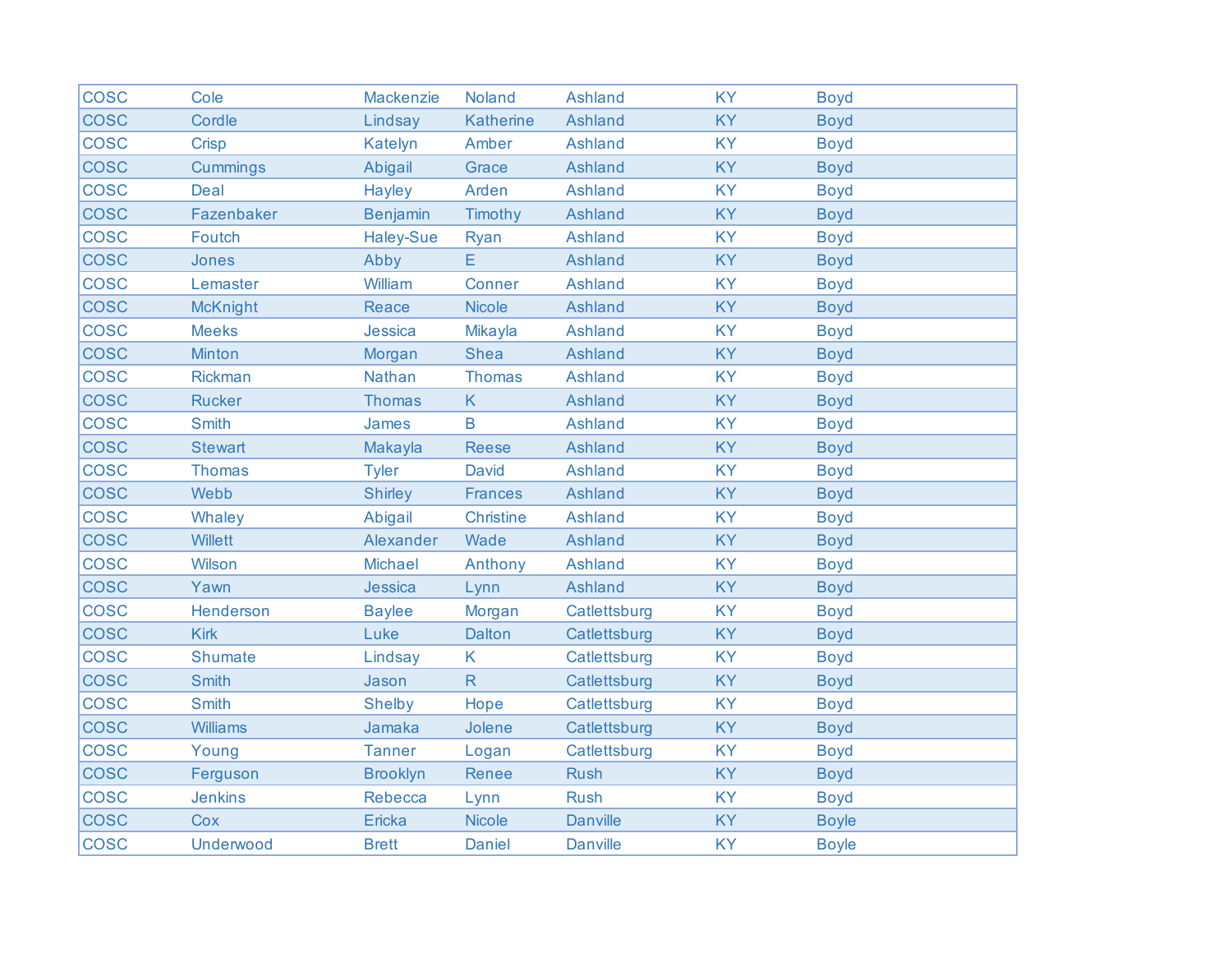| <b>COSC</b> | Hargett         | <b>Kelsey</b>   | <b>Marie</b>              | Augusta            | <b>KY</b> | <b>Bracken</b>   |
|-------------|-----------------|-----------------|---------------------------|--------------------|-----------|------------------|
| <b>COSC</b> | <b>Kelsch</b>   | Jerica          | Faye                      | Augusta            | <b>KY</b> | <b>Bracken</b>   |
| <b>COSC</b> | Fuson           | Carlee          | Jean                      | <b>Brooksville</b> | <b>KY</b> | <b>Bracken</b>   |
| <b>COSC</b> | <b>Hicks</b>    | <b>Tiffany</b>  | Jo                        | <b>Brooksville</b> | <b>KY</b> | <b>Bracken</b>   |
| <b>COSC</b> | <b>Norris</b>   | Rebecca         | Gayle                     | <b>Brooksville</b> | <b>KY</b> | <b>Bracken</b>   |
| <b>COSC</b> | <b>Rosel</b>    | <b>Mallarie</b> | Laurissa Paig Brooksville |                    | <b>KY</b> | <b>Bracken</b>   |
| <b>COSC</b> | Gibson          | <b>Danielle</b> | <b>Nicole</b>             | Germantown         | <b>KY</b> | <b>Bracken</b>   |
| <b>COSC</b> | Cole            | Alyssa          | Shawnae                   | Altro              | <b>KY</b> | <b>Breathitt</b> |
| <b>COSC</b> | Coomer          | Adrianna        | Paige                     | Jackson            | <b>KY</b> | <b>Breathitt</b> |
| <b>COSC</b> | Cox             | <b>Kacey</b>    | Kelli                     | Jackson            | <b>KY</b> | <b>Breathitt</b> |
| <b>COSC</b> | <b>Hamilton</b> | <b>Kimberly</b> | <b>Kaye</b>               | Jackson            | KY        | <b>Breathitt</b> |
| <b>COSC</b> | Little          | <b>Brooklyn</b> | <b>Taylor</b>             | Jackson            | <b>KY</b> | <b>Breathitt</b> |
| <b>COSC</b> | Little          | Kaylan          | Cheyenne                  | Jackson            | <b>KY</b> | <b>Breathitt</b> |
| <b>COSC</b> | <b>Napier</b>   | Florence        | Ann                       | Jackson            | <b>KY</b> | <b>Breathitt</b> |
| <b>COSC</b> | <b>Neace</b>    | <b>Makenzie</b> | Lexis                     | Jackson            | <b>KY</b> | <b>Breathitt</b> |
| <b>COSC</b> | <b>Riggs</b>    | Amber           | Dawn                      | Jackson            | <b>KY</b> | <b>Breathitt</b> |
| <b>COSC</b> | <b>Thatcher</b> | Dawson          | <b>Andrew Lee</b>         | Jackson            | <b>KY</b> | <b>Breathitt</b> |
| <b>COSC</b> | <b>Watts</b>    | Rebecca         | Lee                       | <b>Lost Creek</b>  | <b>KY</b> | <b>Breathitt</b> |
| <b>COSC</b> | Pierce          | <b>Brent</b>    |                           | Mt Washington      | KY        | <b>Bullitt</b>   |
| <b>COSC</b> | <b>Sageser</b>  | <b>Morrisa</b>  | $\mathsf{C}$              | Mt Washington      | <b>KY</b> | <b>Bullitt</b>   |
| <b>COSC</b> | <b>Riggs</b>    | <b>Terra</b>    | Elizabeth                 | Mt. Washington     | <b>KY</b> | <b>Bullitt</b>   |
| <b>COSC</b> | <b>Cusick</b>   | <b>Justin</b>   | <b>Michael</b>            | Shepherdsville     | <b>KY</b> | <b>Bullitt</b>   |
| <b>COSC</b> | <b>Druen</b>    | Maiyuki         | Ito                       | Shepherdsville     | <b>KY</b> | <b>Bullitt</b>   |
| <b>COSC</b> | Lowe            | <b>David</b>    | Emanuel                   | Shepherdsville     | <b>KY</b> | <b>Bullitt</b>   |
| <b>COSC</b> | Zewatski        | Yvette          | <b>Christine</b>          | Shepherdsville     | <b>KY</b> | <b>Bullitt</b>   |
| <b>COSC</b> | <b>Clark</b>    | Georgia         | Cali                      | Princeton          | <b>KY</b> | Caldwell         |
| <b>COSC</b> | <b>Back</b>     | <b>Taylor</b>   | Lynn                      | Alexandria         | <b>KY</b> | Campbell         |
| <b>COSC</b> | <b>Knecht</b>   | <b>Destiny</b>  | <b>Nicole</b>             | Alexandria         | <b>KY</b> | Campbell         |
| <b>COSC</b> | <b>Schaefer</b> | <b>Nathan</b>   | Allen                     | Alexandria         | <b>KY</b> | Campbell         |
| <b>COSC</b> | <b>Turner</b>   | <b>Taylor</b>   | <b>Nicole</b>             | Alexandria         | <b>KY</b> | Campbell         |
| <b>COSC</b> | Wade            | Lindsey         | <b>Theresa</b>            | Alexandria         | <b>KY</b> | Campbell         |
| <b>COSC</b> | Young           | Kayla           | L                         | Alexandria         | <b>KY</b> | Campbell         |
| <b>COSC</b> | <b>McMillin</b> | <b>Taelor</b>   | Leann                     | California         | KY        | Campbell         |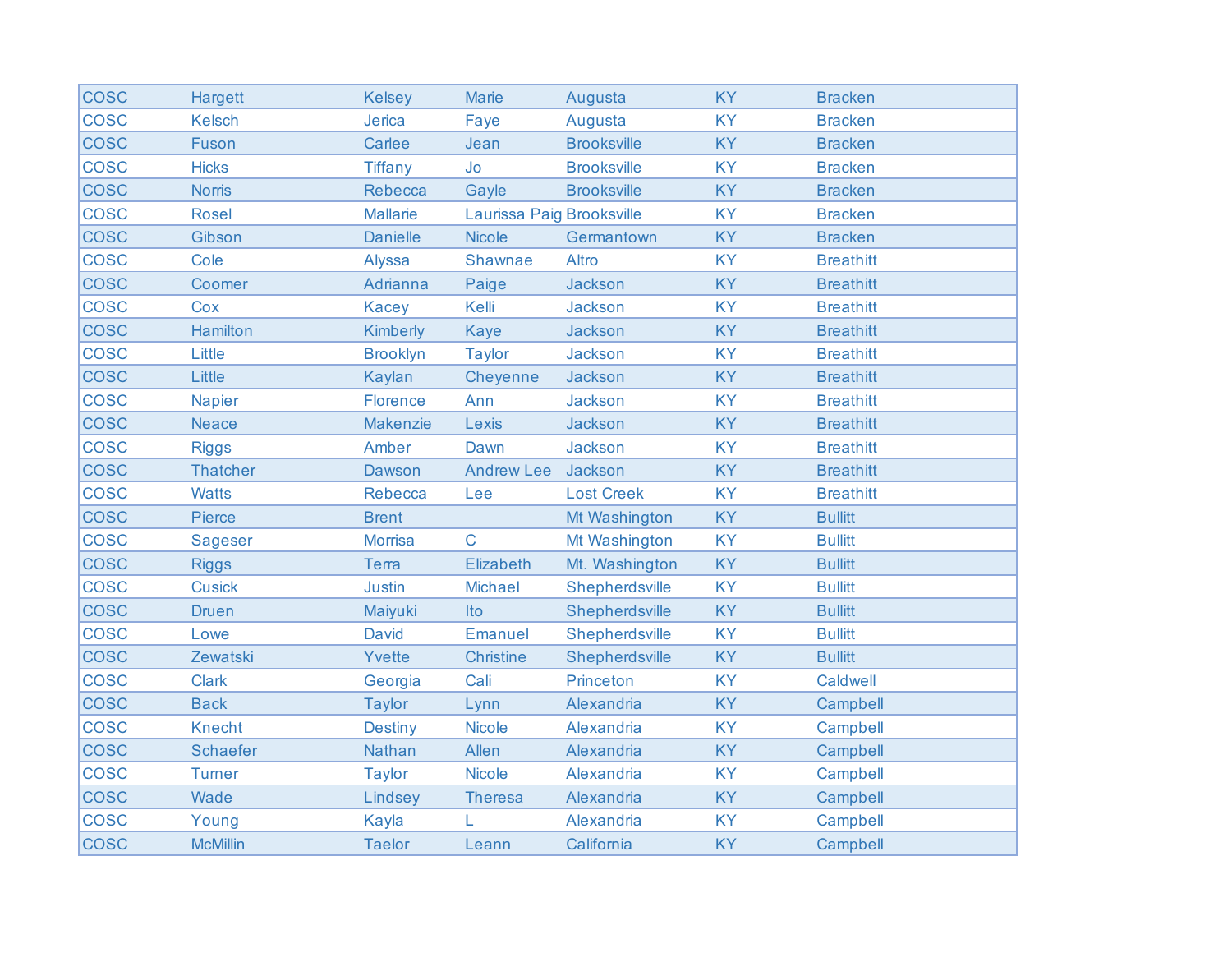| <b>COSC</b> | <b>Straman</b>  | <b>Teesha</b>   | <b>Marie</b>   | California         | <b>KY</b> | Campbell |
|-------------|-----------------|-----------------|----------------|--------------------|-----------|----------|
| <b>COSC</b> | Ahlbrand        | Jenna           | <b>Sue</b>     | <b>Cold Spring</b> | <b>KY</b> | Campbell |
| <b>COSC</b> | James           | Emily           | Τ              | <b>Cold Spring</b> | <b>KY</b> | Campbell |
| <b>COSC</b> | <b>Rust</b>     | <b>Brittany</b> | M              | <b>Cold Spring</b> | KY        | Campbell |
| <b>COSC</b> | <b>Gossett</b>  | <b>Brittany</b> | Lynn           | Melbourne          | <b>KY</b> | Campbell |
| <b>COSC</b> | Stephenson      | <b>Frances</b>  | Margaret       | <b>Sanders</b>     | <b>KY</b> | Carroll  |
| <b>COSC</b> | <b>Brown</b>    | <b>Braden</b>   | Lee Allen      | Grayson            | <b>KY</b> | Carter   |
| <b>COSC</b> | Carter          | Caleb           | Lee            | Grayson            | <b>KY</b> | Carter   |
| <b>COSC</b> | <b>Gallion</b>  | Kayle           | Dawn           | Grayson            | <b>KY</b> | Carter   |
| <b>COSC</b> | Gillispie       | Abigail         | Paige          | Grayson            | <b>KY</b> | Carter   |
| <b>COSC</b> | <b>Isaacs</b>   | <b>Kasey</b>    | A              | Grayson            | <b>KY</b> | Carter   |
| <b>COSC</b> | Johns           | Gabriel         | Gene           | Grayson            | <b>KY</b> | Carter   |
| <b>COSC</b> | Limings         | Gabriel         | Shawn          | Grayson            | <b>KY</b> | Carter   |
| <b>COSC</b> | <b>McDowell</b> | <b>Emilee</b>   | Mae            | Grayson            | <b>KY</b> | Carter   |
| <b>COSC</b> | <b>Skaggs</b>   | Kallie          | <b>Brooke</b>  | Grayson            | <b>KY</b> | Carter   |
| <b>COSC</b> | Wilburn         | <b>Allie</b>    | LeeAnn         | <b>Hitchins</b>    | <b>KY</b> | Carter   |
| <b>COSC</b> | <b>Brown</b>    | Sydney          | <b>Hollis</b>  | <b>Olive Hill</b>  | <b>KY</b> | Carter   |
| <b>COSC</b> | <b>Burton</b>   | Carli           | <b>Susann</b>  | <b>Olive Hill</b>  | <b>KY</b> | Carter   |
| <b>COSC</b> | <b>Davis</b>    | <b>Dalton</b>   | Lee            | <b>Olive Hill</b>  | <b>KY</b> | Carter   |
| <b>COSC</b> | <b>Dehart</b>   | Sydney          | Madison        | Olive Hill         | <b>KY</b> | Carter   |
| <b>COSC</b> | <b>Duvall</b>   | Samantha        | Lillie-Ann     | <b>Olive Hill</b>  | <b>KY</b> | Carter   |
| <b>COSC</b> | Greenhill       | Jacob           | $\overline{N}$ | <b>Olive Hill</b>  | <b>KY</b> | Carter   |
| <b>COSC</b> | Hanshaw         | Hannah          | <b>Nicole</b>  | <b>Olive Hill</b>  | <b>KY</b> | Carter   |
| <b>COSC</b> | <b>Haynes</b>   | <b>Brianna</b>  | Page           | <b>Olive Hill</b>  | <b>KY</b> | Carter   |
| <b>COSC</b> | <b>Isaac</b>    | <b>Mariah</b>   | Paige          | <b>Olive Hill</b>  | <b>KY</b> | Carter   |
| <b>COSC</b> | Jordan          | <b>Mercedes</b> | Alyssa         | <b>Olive Hill</b>  | <b>KY</b> | Carter   |
| <b>COSC</b> | Lizotte         | <b>Sarah</b>    | <b>Beth</b>    | <b>Olive Hill</b>  | <b>KY</b> | Carter   |
| <b>COSC</b> | Mabry           | Lora            | <b>Beth</b>    | <b>Olive Hill</b>  | <b>KY</b> | Carter   |
| <b>COSC</b> | <b>Parker</b>   | Emily           | Elizabeth      | <b>Olive Hill</b>  | <b>KY</b> | Carter   |
| <b>COSC</b> | Rayburn         | Alexandria      |                | <b>Olive Hill</b>  | <b>KY</b> | Carter   |
| <b>COSC</b> | <b>Rose</b>     | Jayla           | Erin           | <b>Olive Hill</b>  | <b>KY</b> | Carter   |
| <b>COSC</b> | <b>Rose</b>     | MaKayla         | Anne           | <b>Olive Hill</b>  | <b>KY</b> | Carter   |
| <b>COSC</b> | <b>Skaggs</b>   | <b>Molly</b>    | Jayde          | <b>Olive Hill</b>  | KY        | Carter   |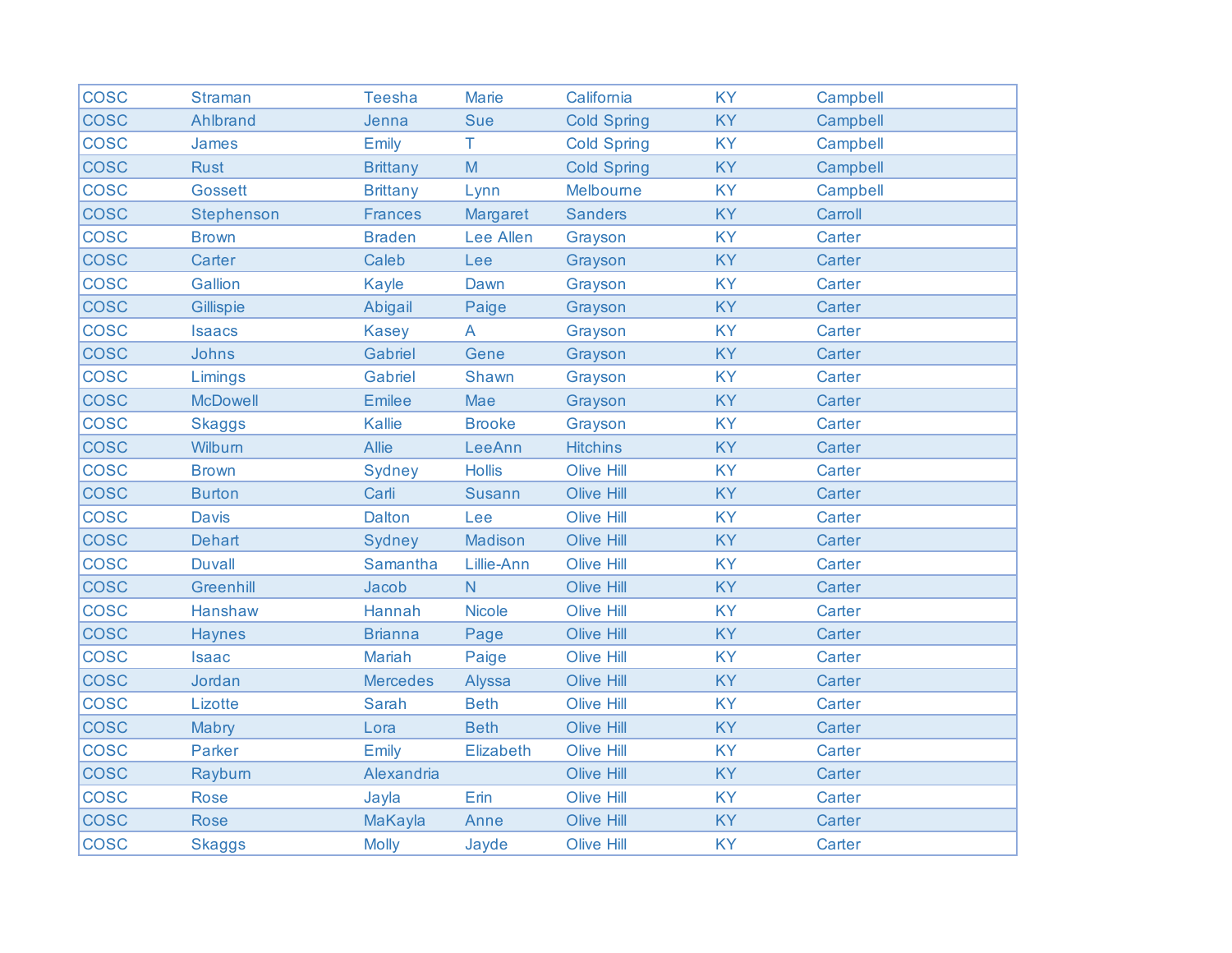| <b>COSC</b> | <b>Smith</b>      | <b>Heather</b>     | Lynn          | <b>Olive Hill</b> | <b>KY</b> | Carter         |
|-------------|-------------------|--------------------|---------------|-------------------|-----------|----------------|
| <b>COSC</b> | <b>Sparks</b>     | Hannah             |               | <b>Olive Hill</b> | <b>KY</b> | Carter         |
| <b>COSC</b> | <b>Amett</b>      | Makayla            | <b>Jo</b>     | Winchester        | <b>KY</b> | <b>Clark</b>   |
| <b>COSC</b> | <b>Baker</b>      | Jenna              |               | Winchester        | <b>KY</b> | <b>Clark</b>   |
| <b>COSC</b> | Cantrell          | Alexandria         | <b>Brooke</b> | Winchester        | <b>KY</b> | <b>Clark</b>   |
| <b>COSC</b> | <b>Davis</b>      | <b>Brianne</b>     | Janelle       | Winchester        | <b>KY</b> | <b>Clark</b>   |
| <b>COSC</b> | Gallenstein       | Kathryn            | Paige         | Winchester        | <b>KY</b> | <b>Clark</b>   |
| <b>COSC</b> | <b>Hatfield</b>   | Erika              | <b>Nicole</b> | Winchester        | <b>KY</b> | <b>Clark</b>   |
| <b>COSC</b> | Mohr              | Abigail            | Elizabeth     | Winchester        | <b>KY</b> | <b>Clark</b>   |
| <b>COSC</b> | Negrelli          | Megan              | Olivia        | Winchester        | <b>KY</b> | <b>Clark</b>   |
| <b>COSC</b> | <b>Riley</b>      | Megan              | <b>Taylor</b> | Winchester        | KY        | <b>Clark</b>   |
| <b>COSC</b> | <b>Taylor</b>     | Sydney             | Hannah        | Winchester        | <b>KY</b> | <b>Clark</b>   |
| <b>COSC</b> | <b>True</b>       | Troy               | <b>Scott</b>  | Winchester        | <b>KY</b> | <b>Clark</b>   |
| <b>COSC</b> | <b>Boley</b>      | <b>Jared</b>       | <b>Austin</b> | Manchester        | <b>KY</b> | Clay           |
| <b>COSC</b> | <b>Hacker</b>     | Chayla             | <b>Nicole</b> | Manchester        | <b>KY</b> | Clay           |
| <b>COSC</b> | <b>Smith</b>      | <b>Brice</b>       | Lynden        | Manchester        | <b>KY</b> | Clay           |
| <b>COSC</b> | <b>Dozer</b>      | Ryan               | Lewis         | Owensboro         | <b>KY</b> | <b>Daviess</b> |
| <b>COSC</b> | Winstead          | <b>Dakorria</b>    | Lasha         | Owensboro         | <b>KY</b> | <b>Daviess</b> |
| <b>COSC</b> | <b>Elliott</b>    | Emily              | Grace         | <b>Sandy Hook</b> | <b>KY</b> | <b>Elliott</b> |
| <b>COSC</b> | <b>Fugett</b>     | <b>Destany</b>     | LaShea        | <b>Sandy Hook</b> | <b>KY</b> | <b>Elliott</b> |
| <b>COSC</b> | Griffith          | <b>Richard</b>     | Landon        | <b>Sandy Hook</b> | <b>KY</b> | <b>Elliott</b> |
| <b>COSC</b> | <b>Hutchinson</b> | Amber              | Grace         | <b>Sandy Hook</b> | <b>KY</b> | <b>Elliott</b> |
| <b>COSC</b> | <b>Justice</b>    | <b>Garrett</b>     | <b>Mason</b>  | <b>Sandy Hook</b> | <b>KY</b> | <b>Elliott</b> |
| <b>COSC</b> | <b>Kirk</b>       | Joshua             | David         | <b>Sandy Hook</b> | <b>KY</b> | <b>Elliott</b> |
| <b>COSC</b> | Pennington        | Whitney            | Morgan        | <b>Sandy Hook</b> | <b>KY</b> | <b>Elliott</b> |
| <b>COSC</b> | <b>Sturgill</b>   | Sydney             | Raeann        | <b>Sandy Hook</b> | <b>KY</b> | <b>Elliott</b> |
| <b>COSC</b> | Williamson        | Lindsay            | <b>Brooke</b> | <b>Sandy Hook</b> | <b>KY</b> | <b>Elliott</b> |
| <b>COSC</b> | <b>Dawes</b>      | Kimiko             | Reana         | Irvine            | <b>KY</b> | <b>Estill</b>  |
| <b>COSC</b> | Harrison          | <b>Blake</b>       | Aaron         | Irvine            | <b>KY</b> | <b>Estill</b>  |
| <b>COSC</b> | <b>Hereford</b>   | Elizabeth          | Gayle         | Irvine            | <b>KY</b> | <b>Estill</b>  |
| <b>COSC</b> | <b>Adkins</b>     | Michael            | Isiah         | Lexington         | <b>KY</b> | <b>Fayette</b> |
| <b>COSC</b> | <b>Akel</b>       | Amanda Clair Amira |               | Lexington         | <b>KY</b> | <b>Fayette</b> |
| <b>COSC</b> | <b>Boyd</b>       | <b>Katherine</b>   | Faye          | Lexington         | KY        | <b>Fayette</b> |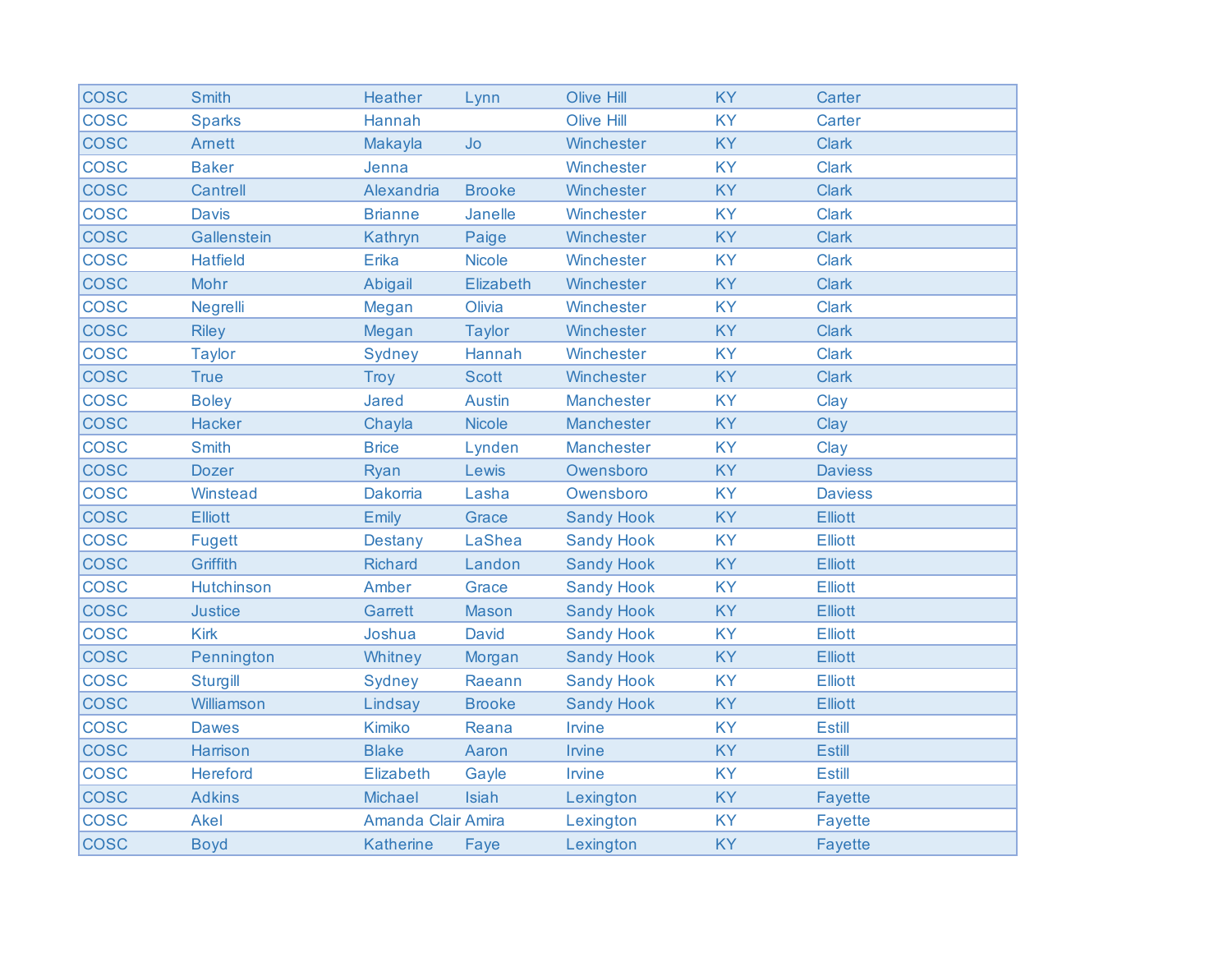| <b>COSC</b> | Caudill            | <b>Ethan</b>     | <b>Darrell</b>  | Lexington                    | <b>KY</b> | <b>Fayette</b> |
|-------------|--------------------|------------------|-----------------|------------------------------|-----------|----------------|
| <b>COSC</b> | <b>Cremeans</b>    | <b>Chaise</b>    | Ashleigh        | Lexington                    | <b>KY</b> | <b>Fayette</b> |
| <b>COSC</b> | Dietsch            | Abigail          | <b>Ruth</b>     | Lexington                    | <b>KY</b> | <b>Fayette</b> |
| <b>COSC</b> | <b>Ellis</b>       | Kequane          | Shaqori         | Lexington                    | KY        | <b>Fayette</b> |
| <b>COSC</b> | <b>Etherington</b> | <b>Brianna</b>   | <b>Theresa</b>  | Lexington                    | <b>KY</b> | <b>Fayette</b> |
| <b>COSC</b> | <b>Florence</b>    | Mackenzie        | Paige           | Lexington                    | <b>KY</b> | Fayette        |
| <b>COSC</b> | Fryman             | <b>Dylan</b>     | <b>Taylor</b>   | Lexington                    | <b>KY</b> | <b>Fayette</b> |
| <b>COSC</b> | Garland            | <b>Taylor</b>    | <b>Brennae</b>  | Lexington                    | <b>KY</b> | <b>Fayette</b> |
| <b>COSC</b> | <b>Grupe</b>       | <b>Dylan</b>     | Charon          | Lexington                    | <b>KY</b> | <b>Fayette</b> |
| <b>COSC</b> | <b>Heflin</b>      | Amy              | <b>Beth</b>     | Lexington                    | <b>KY</b> | Fayette        |
| <b>COSC</b> | <b>Hershinow</b>   | Charlotte        | Claire          | Lexington                    | <b>KY</b> | <b>Fayette</b> |
| <b>COSC</b> | <b>Hitch</b>       | Halea            | Isabella        | Lexington                    | <b>KY</b> | <b>Fayette</b> |
| <b>COSC</b> | <b>Kespelher</b>   | Lauren           | J               | Lexington                    | <b>KY</b> | <b>Fayette</b> |
| <b>COSC</b> | Lenz               | <b>Tucker</b>    | J               | Lexington                    | <b>KY</b> | <b>Fayette</b> |
| <b>COSC</b> | <b>Morrice</b>     | Mary             | Katherine       | Lexington                    | <b>KY</b> | <b>Fayette</b> |
| <b>COSC</b> | <b>Ntodi</b>       | Abena            |                 | <b>Serwah Bons Lexington</b> | <b>KY</b> | <b>Fayette</b> |
| <b>COSC</b> | Ralenkotter        | Cole             | William         | Lexington                    | <b>KY</b> | <b>Fayette</b> |
| <b>COSC</b> | <b>Savane</b>      | Kanny            | Yvonne          | Lexington                    | <b>KY</b> | Fayette        |
| <b>COSC</b> | <b>Sweat</b>       | Malyn            |                 | Lexington                    | <b>KY</b> | <b>Fayette</b> |
| <b>COSC</b> | <b>Taylor</b>      | <b>Sarah</b>     | Renee           | Lexington                    | <b>KY</b> | <b>Fayette</b> |
| <b>COSC</b> | <b>Todd</b>        | <b>Katherine</b> | <b>Michelle</b> | Lexington                    | <b>KY</b> | <b>Fayette</b> |
| <b>COSC</b> | Warren             | Amia             | Janae           | Lexington                    | <b>KY</b> | <b>Fayette</b> |
| <b>COSC</b> | <b>Watkins</b>     | <b>Bailey</b>    | Cheyenne        | Lexington                    | <b>KY</b> | <b>Fayette</b> |
| <b>COSC</b> | Westlund           | <b>Summer</b>    | Nikohl          | Lexington                    | KY        | <b>Fayette</b> |
| <b>COSC</b> | White              | <b>Blake</b>     | $\mathsf{R}$    | Lexington                    | <b>KY</b> | <b>Fayette</b> |
| <b>COSC</b> | Gooding            | <b>Bryce</b>     | Campbell        | Flemingsburg                 | KY        | Fleming        |
| <b>COSC</b> | Harmon             | Megan            | Rae             | Flemingsburg                 | <b>KY</b> | Fleming        |
| <b>COSC</b> | Hurd               | <b>Stuart</b>    | James           | Flemingsburg                 | KY        | Fleming        |
| <b>COSC</b> | Leet               | Heather          |                 | Flemingsburg                 | <b>KY</b> | Fleming        |
| <b>COSC</b> | Litzler            | Charleigh        | <b>Brook</b>    | Flemingsburg                 | <b>KY</b> | Fleming        |
| <b>COSC</b> | Logan              | Hannah           | Elizabeth       | Flemingsburg                 | <b>KY</b> | Fleming        |
| <b>COSC</b> | Logan              | Leslie           | Τ               | Flemingsburg                 | <b>KY</b> | Fleming        |
| <b>COSC</b> | Lytle              | <b>Brooke</b>    | Cleveland       | Flemingsburg                 | <b>KY</b> | <b>Fleming</b> |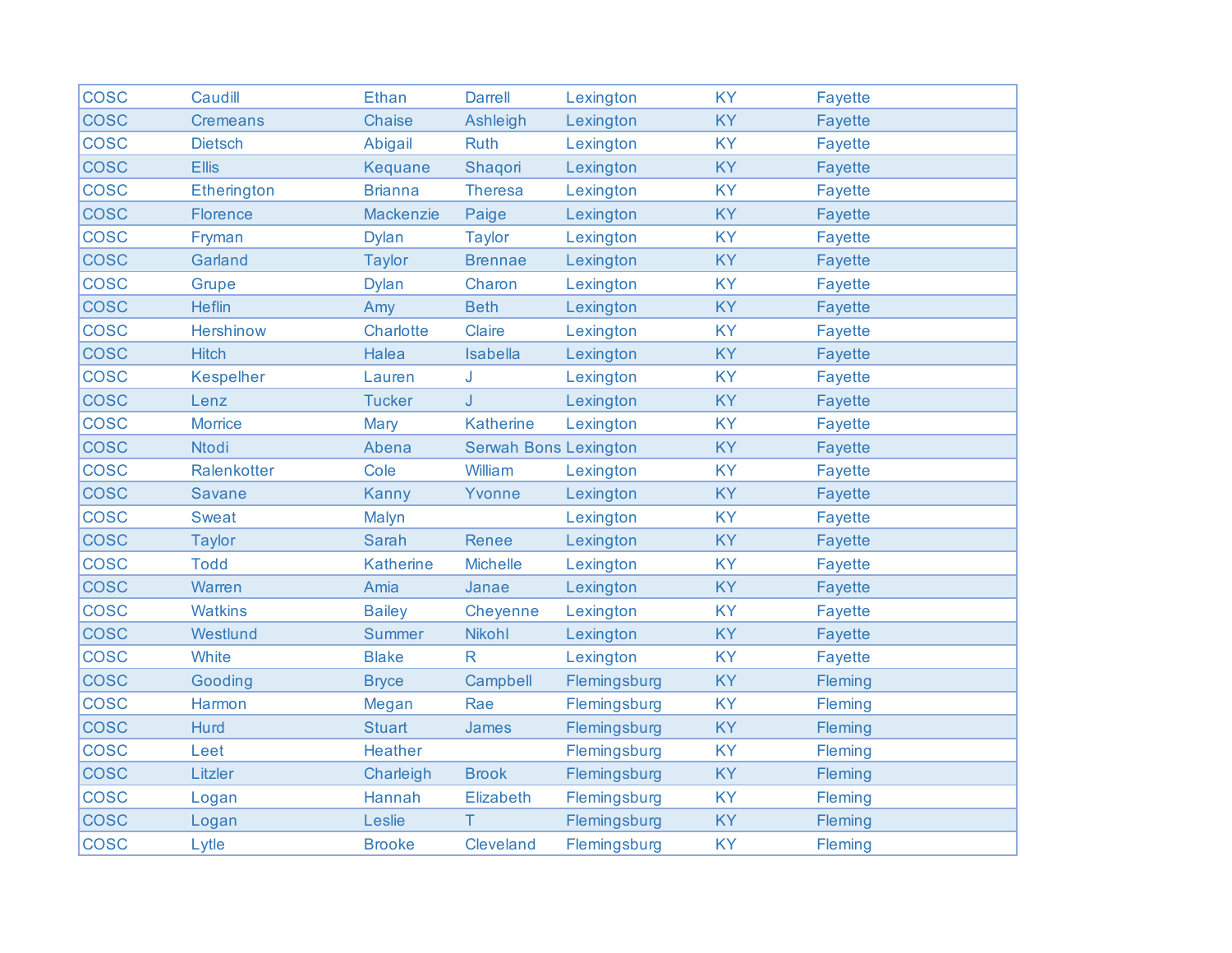| <b>COSC</b> | Hamilton             | Leah           | Rachelle                          | Wallingford        | <b>KY</b> | Fleming         |
|-------------|----------------------|----------------|-----------------------------------|--------------------|-----------|-----------------|
| <b>COSC</b> | Redmond              | <b>Sarah</b>   | Ε.                                | Wallingford        | <b>KY</b> | Fleming         |
| <b>COSC</b> | <b>Stamm</b>         | Haylee         | <b>Faith Michelle Wallingford</b> |                    | <b>KY</b> | <b>Fleming</b>  |
| <b>COSC</b> | Callihan             | William        | Van Douglas Auxier                |                    | <b>KY</b> | Floyd           |
| <b>COSC</b> | <b>Meade</b>         | Allison        | <b>Beth</b>                       | <b>Banner</b>      | <b>KY</b> | Floyd           |
| <b>COSC</b> | <b>Frasure</b>       | James          | Elmer                             | <b>Betsy Layne</b> | <b>KY</b> | Floyd           |
| <b>COSC</b> | Gilliam              | Michal         | $\overline{B}$                    | <b>Betsy Layne</b> | <b>KY</b> | Floyd           |
| <b>COSC</b> | <b>Holbrook</b>      | Shawna         | <b>Marie</b>                      | Eastern            | <b>KY</b> | Floyd           |
| <b>COSC</b> | Litton               | Kyle           | <b>Dante</b>                      | <b>Eastern</b>     | <b>KY</b> | Floyd           |
| <b>COSC</b> | <b>Sisco</b>         | Alexandrea     | <b>Dutch</b>                      | <b>Grethel</b>     | <b>KY</b> | Floyd           |
| <b>COSC</b> | <b>Warrix</b>        | <b>Emmalee</b> | G                                 | Hueysville         | <b>KY</b> | Floyd           |
| <b>COSC</b> | <b>Martin</b>        | Hannah         | Zoe                               | Langely            | <b>KY</b> | Floyd           |
| <b>COSC</b> | <b>Burdzilauskas</b> | Heather        | Ann                               | Langley            | <b>KY</b> | Floyd           |
| <b>COSC</b> | <b>Bertrand</b>      | <b>Austin</b>  | <b>Thomas</b>                     | Prestonsburg       | <b>KY</b> | Floyd           |
| <b>COSC</b> | <b>Branham</b>       | Rachel         | <b>Isabella</b>                   | Prestonsburg       | <b>KY</b> | Floyd           |
| <b>COSC</b> | <b>Dyer</b>          | Jacob          | Adam                              | Prestonsburg       | <b>KY</b> | Floyd           |
| <b>COSC</b> | Thomsbury            | Faith          | Lynn                              | Prestonsburg       | <b>KY</b> | Floyd           |
| <b>COSC</b> | Wakeland             | Hannah         | Elizabeth                         | Prestonsburg       | <b>KY</b> | Floyd           |
| <b>COSC</b> | Wright               | Joel           | Andrew                            | Prestonsburg       | <b>KY</b> | Floyd           |
| <b>COSC</b> | Wright               | Lauren         | Elizabeth                         | Prestonsburg       | <b>KY</b> | Floyd           |
| <b>COSC</b> | <b>Scarlett</b>      | <b>Alexis</b>  | D                                 | <b>Stanville</b>   | <b>KY</b> | Floyd           |
| <b>COSC</b> | <b>Wells</b>         | Victoria       | Morgan                            | <b>Stanville</b>   | <b>KY</b> | Floyd           |
| <b>COSC</b> | <b>Akers</b>         | Makayla        | Dawn                              | <b>Teaberry</b>    | <b>KY</b> | Floyd           |
| <b>COSC</b> | <b>Tackett</b>       | Wesley         | Ryan                              | <b>Teaberry</b>    | <b>KY</b> | Floyd           |
| <b>COSC</b> | Grierson             | Madison        | Paige                             | Tram               | <b>KY</b> | Floyd           |
| <b>COSC</b> | <b>Preston</b>       | Johnna         | Leshea                            | Wheelwright        | <b>KY</b> | Floyd           |
| <b>COSC</b> | Anderson             | Lindsay        | <b>Rose</b>                       | Frankfort          | <b>KY</b> | Franklin        |
| <b>COSC</b> | Gilbert              | <b>Sarah</b>   | Jessica                           | Frankfort          | <b>KY</b> | Franklin        |
| <b>COSC</b> | <b>Harris</b>        | Sydney         | Rayne                             | Frankfort          | <b>KY</b> | Franklin        |
| <b>COSC</b> | <b>Hurst</b>         | Landon         | Cole                              | Frankfort          | <b>KY</b> | Franklin        |
| <b>COSC</b> | Lail                 | <b>Justin</b>  | Casey                             | Frankfort          | <b>KY</b> | Franklin        |
| <b>COSC</b> | Ray                  | Joseph         | <b>Tyler</b>                      | Frankfort          | <b>KY</b> | Franklin        |
| <b>COSC</b> | <b>Thomberry</b>     | <b>Austin</b>  | <b>Reed</b>                       | Frankfort          | <b>KY</b> | <b>Franklin</b> |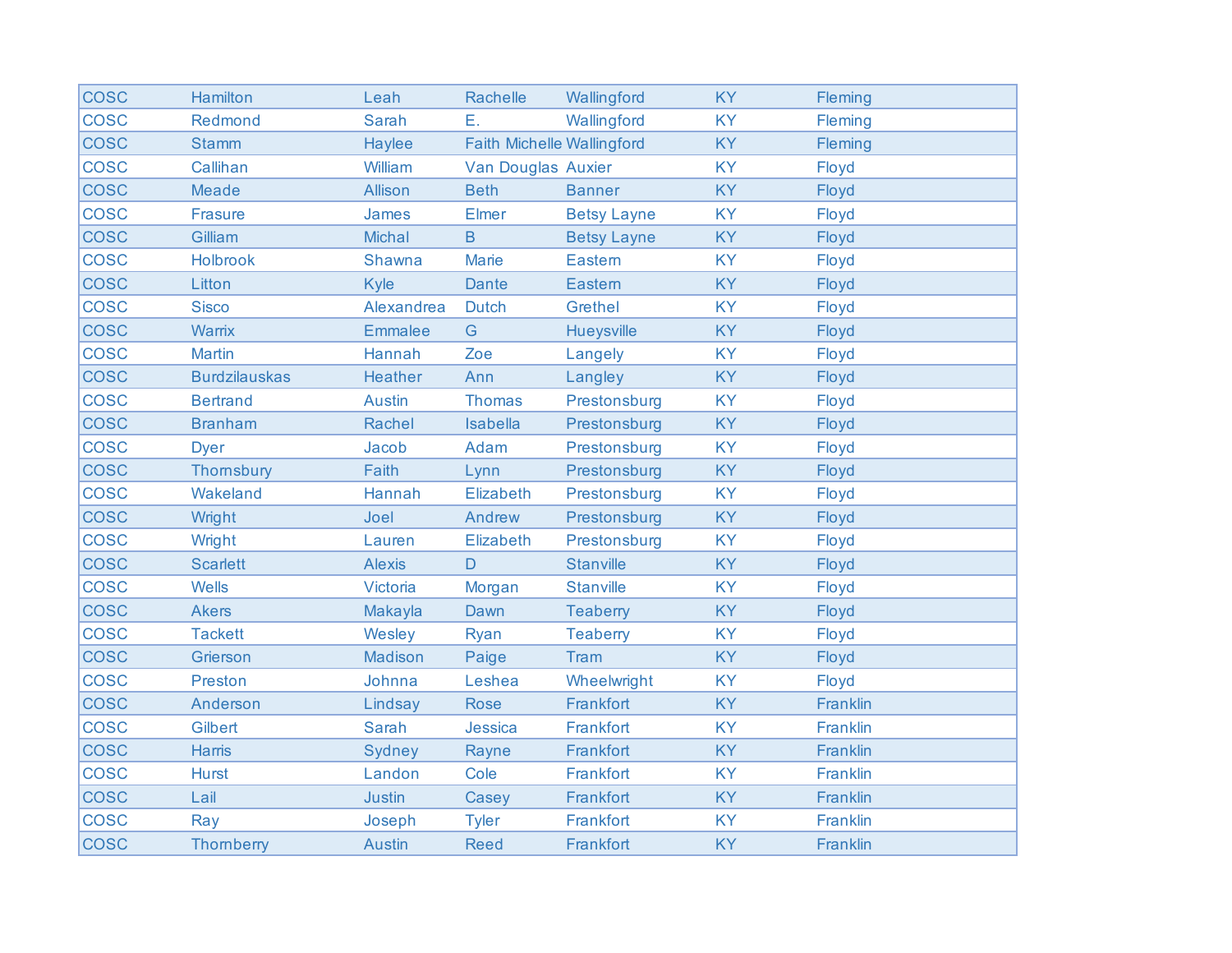| <b>COSC</b> | <b>Braddock</b>  | Savannah        | <b>Diane</b>     | Cornith              | <b>KY</b> | Grant         |
|-------------|------------------|-----------------|------------------|----------------------|-----------|---------------|
| <b>COSC</b> | Morgan           | <b>Madeline</b> | Janel            | <b>Crittenden</b>    | <b>KY</b> | Grant         |
| <b>COSC</b> | <b>Cummins</b>   | <b>Darci</b>    | Renee            | Williamstown         | <b>KY</b> | Grant         |
| <b>COSC</b> | <b>Jackson</b>   | <b>Destiny</b>  | Dawn             | Williamstown         | <b>KY</b> | Grant         |
| <b>COSC</b> | Lacey            | Cassidy         | Joann            | Williamstown         | <b>KY</b> | Grant         |
| <b>COSC</b> | Cook             | Jenna           | Lee              | <b>Argillite</b>     | <b>KY</b> | Greenup       |
| <b>COSC</b> | Horton           | Kamron          | <b>Michael</b>   | <b>Flatwoods</b>     | <b>KY</b> | Greenup       |
| <b>COSC</b> | Jordan           | Kayla           | Lynn             | <b>Flatwoods</b>     | <b>KY</b> | Greenup       |
| <b>COSC</b> | <b>Baker</b>     | Cody            | Grant            | Greenup              | <b>KY</b> | Greenup       |
| <b>COSC</b> | <b>Dickson</b>   | Chandler        |                  | Greenup              | <b>KY</b> | Greenup       |
| <b>COSC</b> | Eastham          | Kaitlin         | Elizabeth        | Greenup              | <b>KY</b> | Greenup       |
| <b>COSC</b> | Lewis            | Warren          | <b>Michael</b>   | Greenup              | <b>KY</b> | Greenup       |
| <b>COSC</b> | Hackworth        | Cassidy         | <b>Sue</b>       | Raceland             | <b>KY</b> | Greenup       |
| <b>COSC</b> | <b>Keeton</b>    | <b>Krystal</b>  | Alexa            | Raceland             | <b>KY</b> | Greenup       |
| <b>COSC</b> | <b>Millhouse</b> | Timothy         | Ryan             | Raceland             | <b>KY</b> | Greenup       |
| <b>COSC</b> | <b>Blevins</b>   | Savannah        | R.               | <b>Russell</b>       | <b>KY</b> | Greenup       |
| <b>COSC</b> | Foit             | Gabriel         | Caleb            | <b>South Shore</b>   | <b>KY</b> | Greenup       |
| <b>COSC</b> | <b>Haselip</b>   | Alexandria      | Renee            | <b>South Shore</b>   | <b>KY</b> | Greenup       |
| <b>COSC</b> | <b>Hudson</b>    | Josiah          | <b>Michael</b>   | <b>South Shore</b>   | <b>KY</b> | Greenup       |
| <b>COSC</b> | Lawson           | Alex            | J                | <b>South Shore</b>   | <b>KY</b> | Greenup       |
| <b>COSC</b> | Montgomery       | Morgan          | E                | <b>South Shore</b>   | <b>KY</b> | Greenup       |
| <b>COSC</b> | <b>Nyderek</b>   | Haley           | Grace            | <b>South Shore</b>   | <b>KY</b> | Greenup       |
| <b>COSC</b> | <b>Rusnak</b>    | <b>Kalee</b>    | Renee            | <b>South Shore</b>   | <b>KY</b> | Greenup       |
| <b>COSC</b> | Spradlin         | <b>Austin</b>   | Michael          | <b>South Shore</b>   | <b>KY</b> | Greenup       |
| <b>COSC</b> | Christian        | Casey           | Ryan             | Worthington          | <b>KY</b> | Greenup       |
| <b>COSC</b> | Young            | Sydney          | Paige            | <b>Hawesville</b>    | <b>KY</b> | Hancock       |
| <b>COSC</b> | Weaver           | <b>Sierra</b>   | A                | Elizabethtown        | <b>KY</b> | <b>Hardin</b> |
| <b>COSC</b> | <b>Dixon</b>     | <b>Marcus</b>   | Love             | <b>Radcliff</b>      | <b>KY</b> | Hardin        |
| <b>COSC</b> | White            | <b>Delaina</b>  | <b>Nicole</b>    | Sonora               | <b>KY</b> | <b>Hardin</b> |
| <b>COSC</b> | Epperson         | <b>Breanna</b>  | Hope             | <b>Wallins Creek</b> | <b>KY</b> | <b>Harlan</b> |
| <b>COSC</b> | <b>Moore</b>     | Courtney        | <b>Katherine</b> | <b>Berry</b>         | <b>KY</b> | Harrison      |
| <b>COSC</b> | <b>Hopkins</b>   | <b>Makenzie</b> | $\mathsf D$      | Cynthiana            | <b>KY</b> | Harrison      |
| <b>COSC</b> | <b>Mullen</b>    | <b>Shelby</b>   | Ann              | Cynthiana            | <b>KY</b> | Harrison      |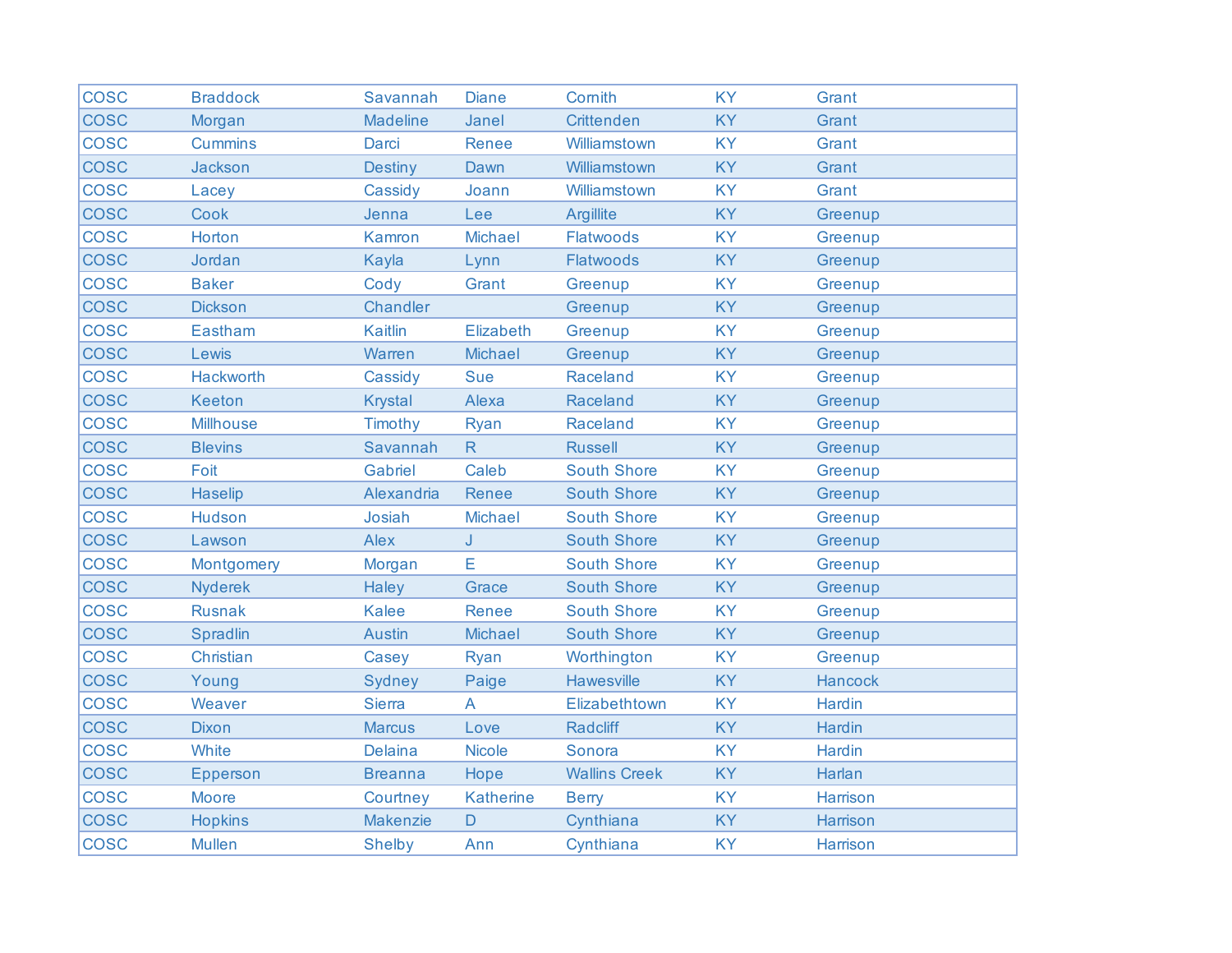| <b>COSC</b> | <b>Northcutt</b> | Emily           | R                | Cynthiana             | <b>KY</b> | Harrison       |
|-------------|------------------|-----------------|------------------|-----------------------|-----------|----------------|
| <b>COSC</b> | White            | <b>Daniel</b>   | <b>Blayne</b>    | Cynthiana             | <b>KY</b> | Harrison       |
| <b>COSC</b> | <b>Williams</b>  | <b>Kyler</b>    | <b>Blake</b>     | Cynthiana             | <b>KY</b> | Harrison       |
| <b>COSC</b> | <b>Knight</b>    | Keaghan         | Alexander        | Henderson             | <b>KY</b> | Henderson      |
| <b>COSC</b> | Ernst            | <b>Austin</b>   | <b>Daniel</b>    | Pendleton             | <b>KY</b> | Henry          |
| <b>COSC</b> | <b>Winters</b>   | Katerina        | <b>Frances</b>   | Pleasureville         | <b>KY</b> | Henry          |
| <b>COSC</b> | <b>Sharp</b>     | Megan           | <b>Brianna</b>   | Smithfield            | KY        | Henry          |
| <b>COSC</b> | <b>Graves</b>    | <b>Kodie</b>    | <b>Davis</b>     | <b>Dawson Springs</b> | <b>KY</b> | <b>Hopkins</b> |
| <b>COSC</b> | Webb             | Kaitlyn         | $P_{+}$          | <b>Dawson Springs</b> | <b>KY</b> | <b>Hopkins</b> |
| <b>COSC</b> | <b>Chambers</b>  | <b>Sierra</b>   | Lucile           | Madisonville          | <b>KY</b> | <b>Hopkins</b> |
| <b>COSC</b> | <b>Davis</b>     | <b>Allison</b>  | <b>Marie</b>     | Madisonville          | KY        | <b>Hopkins</b> |
| <b>COSC</b> | <b>Engell</b>    | <b>Sarah</b>    | <b>Joy Grace</b> | <b>Tyner</b>          | <b>KY</b> | Jackson        |
| <b>COSC</b> | Canchola         | Makayla         | Rae              | Louisville            | <b>KY</b> | Jefferson      |
| <b>COSC</b> | Carman           | Mia             | Faith            | Louisville            | <b>KY</b> | Jefferson      |
| <b>COSC</b> | Cartwright       | Cassidie        |                  | Louisville            | <b>KY</b> | Jefferson      |
| <b>COSC</b> | Castillo         | Jada            | <b>Delfina</b>   | Louisville            | <b>KY</b> | Jefferson      |
| <b>COSC</b> | Combs            | <b>Stacy</b>    | <b>Nicole</b>    | Louisville            | <b>KY</b> | Jefferson      |
| <b>COSC</b> | <b>Dawson</b>    | Courtney        | Paige            | Louisville            | <b>KY</b> | Jefferson      |
| <b>COSC</b> | <b>Duncan</b>    | <b>Hayley</b>   | <b>Diane</b>     | Louisville            | KY        | Jefferson      |
| <b>COSC</b> | <b>Durham</b>    | lan             | <b>Tranell</b>   | Louisville            | <b>KY</b> | Jefferson      |
| <b>COSC</b> | <b>Fulkerson</b> | Jessica         | <b>Michelle</b>  | Louisville            | <b>KY</b> | Jefferson      |
| <b>COSC</b> | Gruner           | Jacob           | Harold           | Louisville            | <b>KY</b> | Jefferson      |
| <b>COSC</b> | Ludwig           | <b>Allison</b>  | Lee              | Louisville            | <b>KY</b> | Jefferson      |
| <b>COSC</b> | Pandey           | <b>Abhishek</b> |                  | Louisville            | <b>KY</b> | Jefferson      |
| <b>COSC</b> | <b>Pickren</b>   | <b>Melissa</b>  | <b>Suzanne</b>   | Louisville            | <b>KY</b> | Jefferson      |
| <b>COSC</b> | <b>Shaver</b>    | <b>Kaycelin</b> | Renee            | Louisville            | <b>KY</b> | Jefferson      |
| <b>COSC</b> | <b>Shouse</b>    | Hannah          | Mae              | Louisville            | <b>KY</b> | Jefferson      |
| <b>COSC</b> | <b>Sorrell</b>   | <b>Miranda</b>  | Geri-Ann         | Louisville            | <b>KY</b> | Jefferson      |
| <b>COSC</b> | <b>Sparks</b>    | Nathaniel       | Henry            | Louisville            | <b>KY</b> | Jefferson      |
| <b>COSC</b> | <b>Suleiman</b>  | Hassan          | Abdalla          | Louisville            | <b>KY</b> | Jefferson      |
| <b>COSC</b> | <b>Turner</b>    | Madison         |                  | Louisville            | <b>KY</b> | Jefferson      |
| <b>COSC</b> | Volz             | <b>Holly</b>    | Elizabeth        | Louisville            | <b>KY</b> | Jefferson      |
| <b>COSC</b> | <b>Watkins</b>   | Ryan            | Alexander        | Louisville            | KY        | Jefferson      |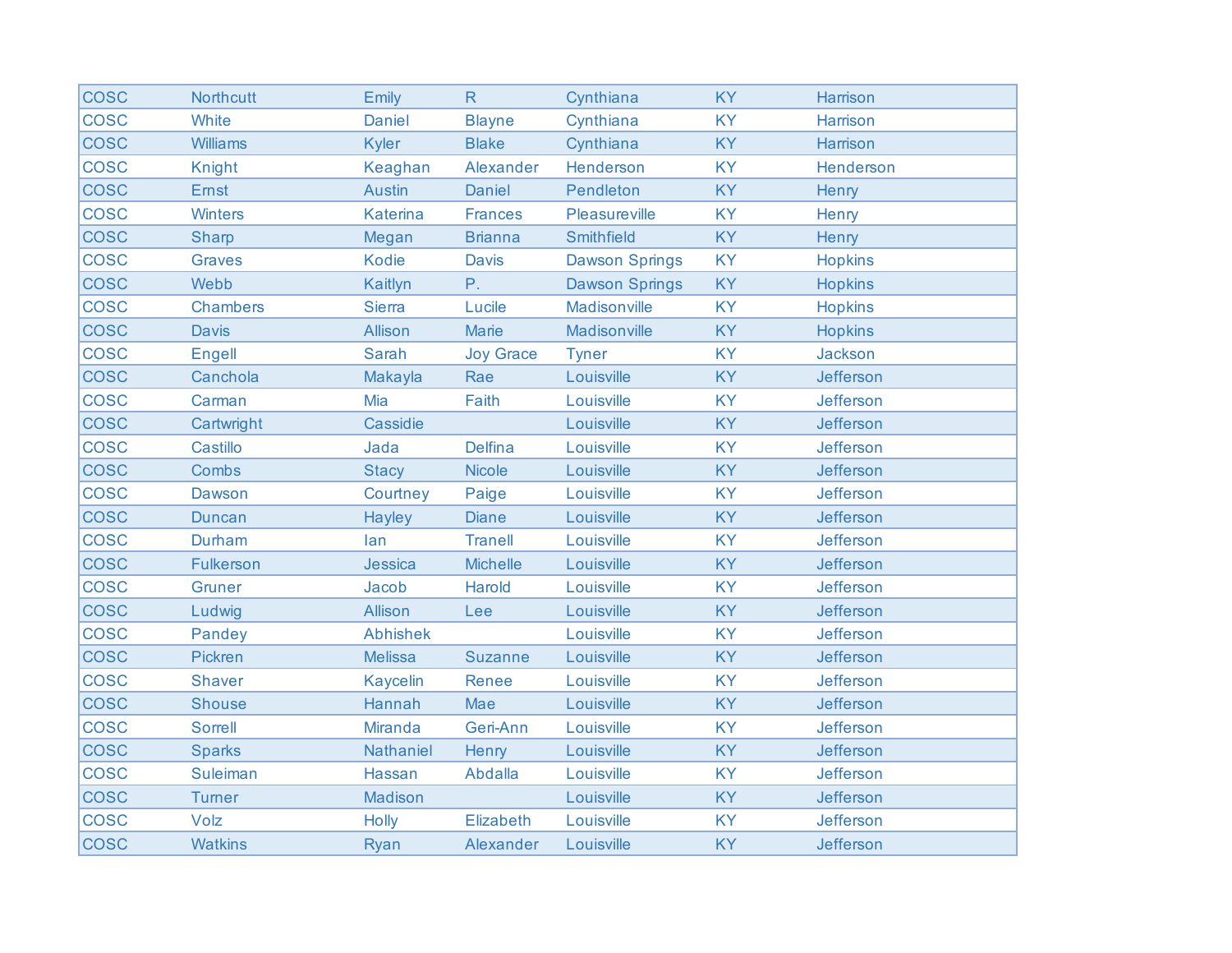| <b>COSC</b> | Wheeler           | Emily          | Dawn                     | Louisville            | <b>KY</b> | Jefferson |
|-------------|-------------------|----------------|--------------------------|-----------------------|-----------|-----------|
| <b>COSC</b> | <b>Adkins</b>     | <b>Madison</b> | <b>Brooke</b>            | Nicholasville         | <b>KY</b> | Jessamine |
| <b>COSC</b> | Anwar             | Amina          | Sidrah                   | Nicholasville         | <b>KY</b> | Jessamine |
| <b>COSC</b> | <b>Ballard</b>    | <b>Kelly</b>   | <b>Nicole</b>            | Nicholasville         | <b>KY</b> | Jessamine |
| <b>COSC</b> | <b>Berryman</b>   | Joshua         | <b>Scott</b>             | Nicholasville         | <b>KY</b> | Jessamine |
| <b>COSC</b> | Hall              | Katlyn         | <b>McKenzie</b>          | Nicholasville         | <b>KY</b> | Jessamine |
| <b>COSC</b> | Perrin            | Megan          | <b>Nicole</b>            | Nicholasville         | <b>KY</b> | Jessamine |
| <b>COSC</b> | <b>Sarantakos</b> | Genaea         | <b>Trudy</b>             | Nicholasville         | <b>KY</b> | Jessamine |
| <b>COSC</b> | <b>Smith</b>      | Caitlin        |                          | Nicholasville         | <b>KY</b> | Jessamine |
| <b>COSC</b> | <b>Collins</b>    | Courtney       | <b>Michelle</b>          | Hagerhill             | <b>KY</b> | Johnson   |
| <b>COSC</b> | Fox               | <b>Breonna</b> | Angeleia                 | <b>Nippa</b>          | <b>KY</b> | Johnson   |
| <b>COSC</b> | <b>Smith</b>      | Megan          | Genoah                   | <b>Nippa</b>          | <b>KY</b> | Johnson   |
| <b>COSC</b> | Porter            | Malinda        | Jayne Alison Oil Springs |                       | <b>KY</b> | Johnson   |
| <b>COSC</b> | <b>Salyer</b>     | Lauryn         | <b>Elyse</b>             | <b>Oil Springs</b>    | <b>KY</b> | Johnson   |
| <b>COSC</b> | Webb              | Joshua         | Walker                   | <b>Oil Springs</b>    | <b>KY</b> | Johnson   |
| <b>COSC</b> | Younce            | <b>Rebecca</b> | $\mathsf{A}$             | <b>Oil Springs</b>    | <b>KY</b> | Johnson   |
| <b>COSC</b> | <b>Butcher</b>    | <b>Tyler</b>   | Payton                   | Paintsville           | <b>KY</b> | Johnson   |
| <b>COSC</b> | Colvin            | <b>Sarah</b>   | E                        | <b>Paintsville</b>    | <b>KY</b> | Johnson   |
| <b>COSC</b> | Pelphrey          | William        | Garrett                  | <b>River</b>          | <b>KY</b> | Johnson   |
| <b>COSC</b> | Slone             | Joseph         | Christopher              | <b>Sitka</b>          | <b>KY</b> | Johnson   |
| <b>COSC</b> | Ward              | Donovan        | <b>Bradley</b>           | <b>Staffordsville</b> | <b>KY</b> | Johnson   |
| <b>COSC</b> | <b>Mills</b>      | Haley          | Alexandra                | <b>Tutorkey</b>       | <b>KY</b> | Johnson   |
| <b>COSC</b> | <b>Rice</b>       | Hannah         | <b>Noel</b>              | Van Lear              | <b>KY</b> | Johnson   |
| <b>COSC</b> | Wetzel            | Lindsay        | Madison                  | Van Lear              | <b>KY</b> | Johnson   |
| <b>COSC</b> | Wireman           | Logan          | <b>Tanner</b>            | Van Lear              | <b>KY</b> | Johnson   |
| <b>COSC</b> | Lowery            | Callie         | L.                       | Whitehouse            | <b>KY</b> | Johnson   |
| <b>COSC</b> | Krumpelman        | <b>Alexis</b>  | <b>Katherine</b>         | Covington             | <b>KY</b> | Kenton    |
| <b>COSC</b> | Oldiges           | Lauren         | <b>Sue Ellen</b>         | Covington             | <b>KY</b> | Kenton    |
| <b>COSC</b> | <b>Bosley</b>     | <b>Marinda</b> | Paige                    | <b>Erlanger</b>       | <b>KY</b> | Kenton    |
| <b>COSC</b> | <b>Mitchell</b>   | Sophia         | Gwyndolen                | <b>Erlanger</b>       | <b>KY</b> | Kenton    |
| <b>COSC</b> | <b>Zhirkina</b>   | Polina         | G                        | Ft. Wright            | <b>KY</b> | Kenton    |
| <b>COSC</b> | <b>Wills</b>      | Lydia          | G                        | Independence          | <b>KY</b> | Kenton    |
| <b>COSC</b> | Jones             | <b>Brooke</b>  | S                        | <b>Morning View</b>   | <b>KY</b> | Kenton    |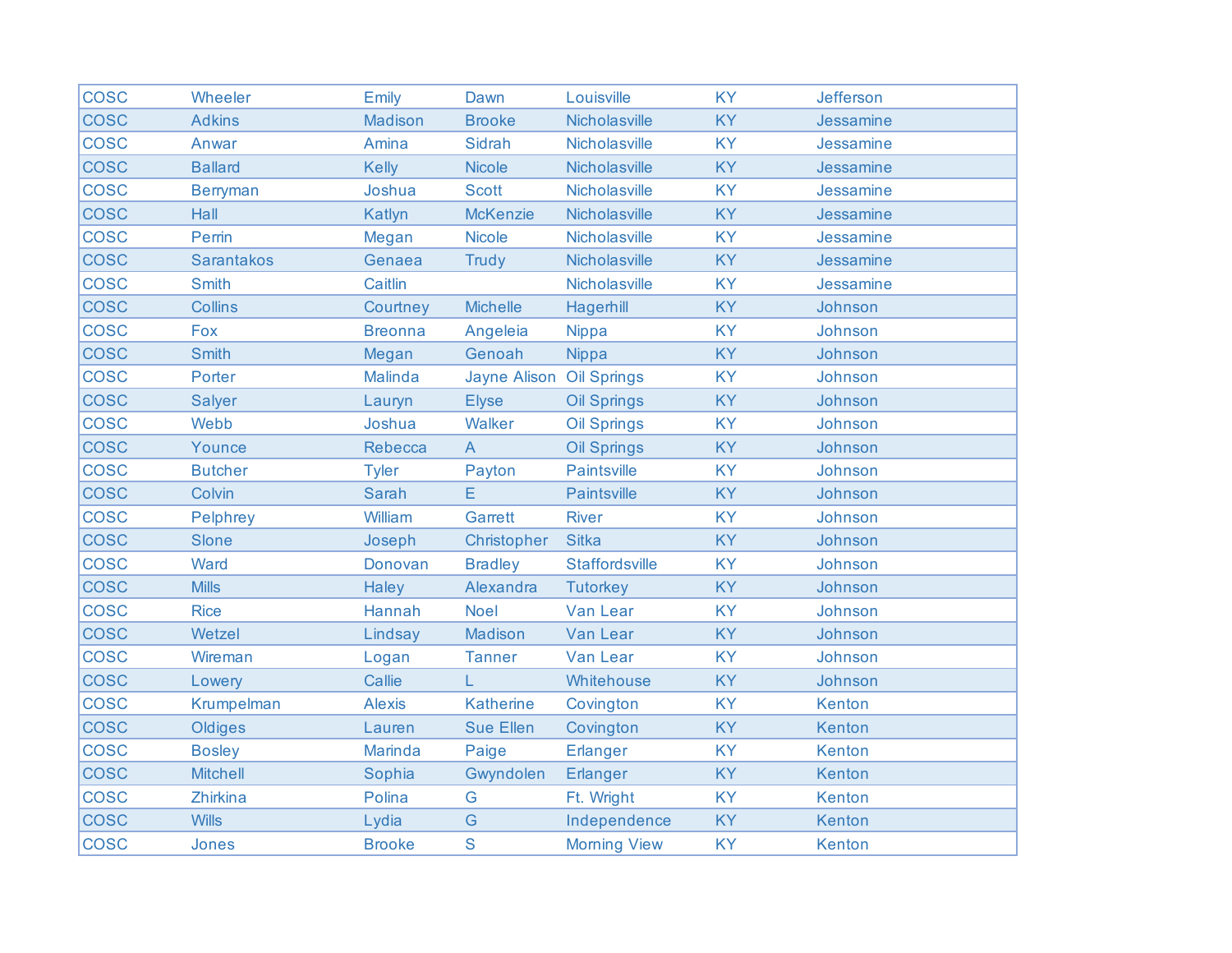| <b>COSC</b> | Johnson        | <b>Dylan</b>    | <b>Reid</b>     | <b>Villa Hills</b> | <b>KY</b> | Kenton       |
|-------------|----------------|-----------------|-----------------|--------------------|-----------|--------------|
| <b>COSC</b> | Layne          | Rachel          | Ann             | Dema               | <b>KY</b> | <b>Knott</b> |
| <b>COSC</b> | <b>Bingham</b> | Jacob           | Andrew          | Hindman            | <b>KY</b> | <b>Knott</b> |
| <b>COSC</b> | Newsome        | Emily           | <b>Rachel</b>   | <b>Kite</b>        | <b>KY</b> | <b>Knott</b> |
| <b>COSC</b> | <b>Morey</b>   | Eli             | <b>Patrick</b>  | <b>Mousie</b>      | <b>KY</b> | <b>Knott</b> |
| <b>COSC</b> | Hall           | Maui            | <b>Darae</b>    | <b>Topmost</b>     | <b>KY</b> | <b>Knott</b> |
| <b>COSC</b> | Carper         | Megan           | <b>Riley</b>    | Gray               | <b>KY</b> | <b>Knox</b>  |
| <b>COSC</b> | <b>Evans</b>   | Cody            | Allen           | <b>Heidrick</b>    | <b>KY</b> | <b>Knox</b>  |
| <b>COSC</b> | Durham         | Morgan          | Leigh           | Sonora             | <b>KY</b> | Larue        |
| <b>COSC</b> | <b>Miracle</b> | Jessi           | $\mathsf{R}$    | London             | <b>KY</b> | Laurel       |
| <b>COSC</b> | <b>Napier</b>  | <b>Taylor</b>   | <b>Brooke</b>   | London             | KY        | Laurel       |
| <b>COSC</b> | <b>Sevier</b>  | <b>Alexis</b>   | Maci            | London             | <b>KY</b> | Laurel       |
| <b>COSC</b> | <b>Wiley</b>   | Emily           | <b>Suzanne</b>  | London             | <b>KY</b> | Laurel       |
| <b>COSC</b> | <b>Boggs</b>   | <b>Madeline</b> | Reigh           | <b>Blaine</b>      | <b>KY</b> | Lawrence     |
| <b>COSC</b> | <b>Adams</b>   | Jillian         | Morgan          | Louisa             | <b>KY</b> | Lawrence     |
| <b>COSC</b> | <b>Adkins</b>  | Ashleigh        | Rachelle        | Louisa             | <b>KY</b> | Lawrence     |
| <b>COSC</b> | <b>Bowens</b>  | Kaytlyn         | <b>Derren</b>   | Louisa             | <b>KY</b> | Lawrence     |
| <b>COSC</b> | <b>Cassell</b> | Madison         | Paige           | Louisa             | <b>KY</b> | Lawrence     |
| <b>COSC</b> | Coverdale      | <b>Chase</b>    | <b>Hunter</b>   | Louisa             | <b>KY</b> | Lawrence     |
| <b>COSC</b> | Cyrus          | <b>Kassidy</b>  | R               | Louisa             | <b>KY</b> | Lawrence     |
| <b>COSC</b> | Grayson        | Alexandra       | Mattingly       | Louisa             | <b>KY</b> | Lawrence     |
| <b>COSC</b> | Maynard        | Olivia          | <b>Robin</b>    | Louisa             | <b>KY</b> | Lawrence     |
| <b>COSC</b> | <b>Peck</b>    | Haleigh         | Paige           | Louisa             | <b>KY</b> | Lawrence     |
| <b>COSC</b> | Price          | <b>Charles</b>  | Warren          | Louisa             | <b>KY</b> | Lawrence     |
| <b>COSC</b> | <b>Wells</b>   | <b>Benjamin</b> | Joshua          | Louisa             | <b>KY</b> | Lawrence     |
| <b>COSC</b> | <b>Tackett</b> | James           | Τ               | Martha             | <b>KY</b> | Lawrence     |
| <b>COSC</b> | Pennington     | Regina          | Leah            | Webbville          | <b>KY</b> | Lawrence     |
| <b>COSC</b> | <b>Perkins</b> | Jodi            | Mykayla         | Webbville          | <b>KY</b> | Lawrence     |
| <b>COSC</b> | <b>Deaton</b>  | Deanna          | <b>Brooke</b>   | <b>Beattyville</b> | <b>KY</b> | Lee          |
| <b>COSC</b> | <b>Moore</b>   | Kelli           | <b>Danielle</b> | <b>Beattyville</b> | <b>KY</b> | Lee          |
| <b>COSC</b> | <b>Walker</b>  | Johna           | <b>Chanel</b>   | <b>Beattyville</b> | <b>KY</b> | Lee          |
| <b>COSC</b> | Gibson         | Emily           | Isabella        | Hyden              | <b>KY</b> | Leslie       |
| <b>COSC</b> | <b>Jackson</b> | Amber           | <b>Nicole</b>   | Warbranch          | KY        | Leslie       |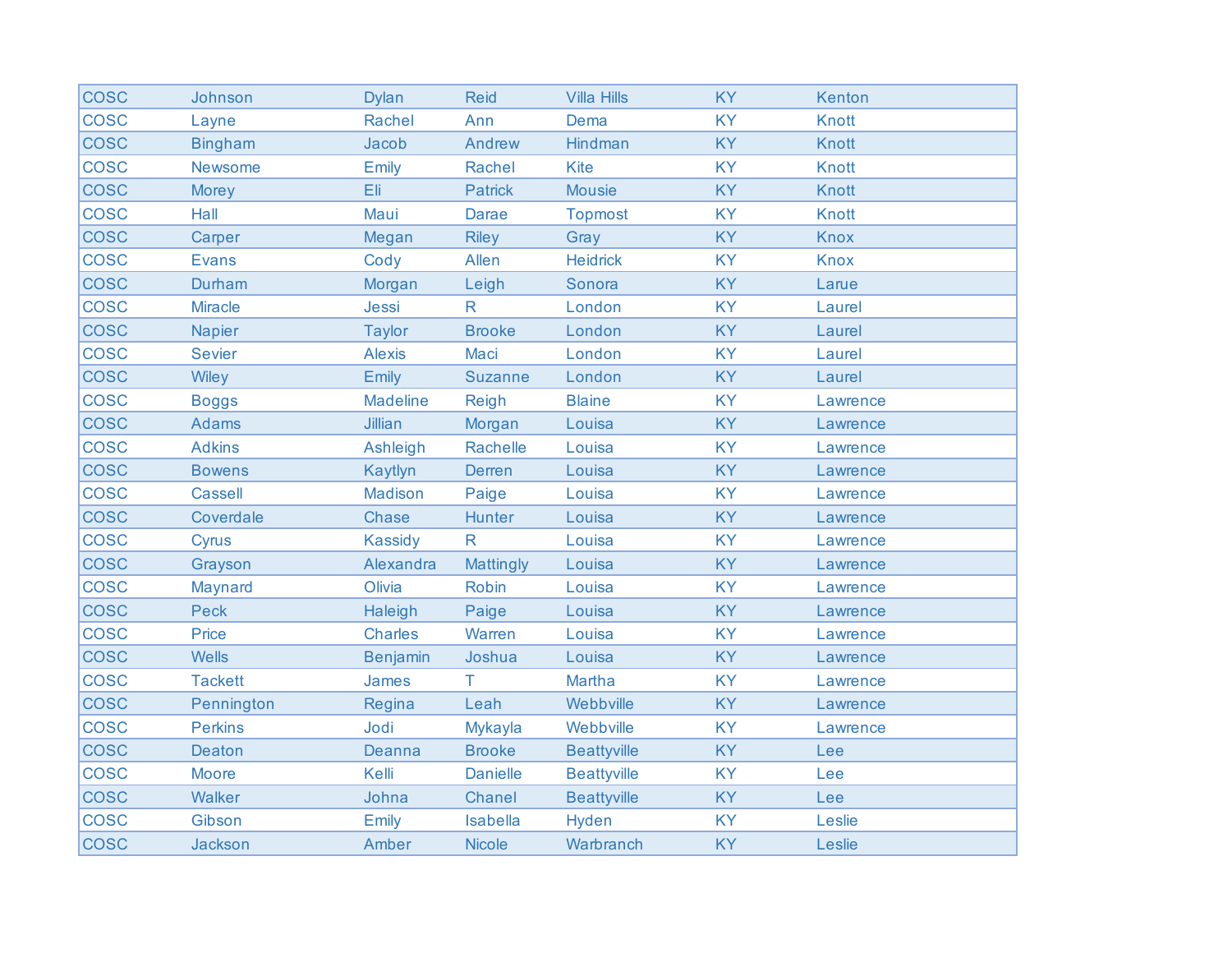| <b>COSC</b> | <b>Feltner</b>   | <b>Alexis</b>   | Lida               | Wooton              | <b>KY</b> | Leslie          |
|-------------|------------------|-----------------|--------------------|---------------------|-----------|-----------------|
| <b>COSC</b> | <b>Cornett</b>   | <b>Benjamin</b> | <b>Matthew</b>     | <b>Blackey</b>      | <b>KY</b> | Letcher         |
| <b>COSC</b> | <b>Burke</b>     | Cecil           | <b>Blake</b>       | <b>Jenkins</b>      | <b>KY</b> | Letcher         |
| <b>COSC</b> | Ison             | <b>Kristin</b>  | <b>Ashley Jane</b> | Jeremiah            | <b>KY</b> | Letcher         |
| <b>COSC</b> | <b>Meade</b>     | Kimberly        | <b>Brooke</b>      | Jeremiah            | <b>KY</b> | Letcher         |
| <b>COSC</b> | Gilliam          | <b>Kristy</b>   | <b>Michelle</b>    | Mayking             | <b>KY</b> | Letcher         |
| <b>COSC</b> | <b>Stamper</b>   | Whitney         | Leeann             | Whitesburg          | <b>KY</b> | Letcher         |
| <b>COSC</b> | <b>Thomas</b>    | <b>Holly</b>    | Ann                | Whitesburg          | <b>KY</b> | Letcher         |
| <b>COSC</b> | Whitaker         | Courtney        | Rayne              | Whitesburg          | <b>KY</b> | Letcher         |
| <b>COSC</b> | <b>Cornette</b>  | Kendra          | <b>Michelle</b>    | Tollesboro          | <b>KY</b> | Lewis           |
| <b>COSC</b> | <b>Butler</b>    | Katlynn         | Joy                | Vanceburg           | <b>KY</b> | Lewis           |
| <b>COSC</b> | <b>Evans</b>     | Jaycee          | Morgen             | Vanceburg           | KY        | Lewis           |
| <b>COSC</b> | Griffitt         | <b>David</b>    | Leslie             | Vanceburg           | <b>KY</b> | Lewis           |
| <b>COSC</b> | <b>Ruark</b>     | <b>Taylor</b>   | Renee              | Vanceburg           | <b>KY</b> | Lewis           |
| <b>COSC</b> | <b>Wolfe</b>     | <b>Kimberly</b> | Ann                | Vanceburg           | <b>KY</b> | Lewis           |
| <b>COSC</b> | <b>Martin</b>    | <b>Haley</b>    | Cheyenne           | Hustonville         | <b>KY</b> | Lincoln         |
| <b>COSC</b> | Goetz            | Cassidy         | Faith              | <b>Stanford</b>     | <b>KY</b> | Lincoln         |
| <b>COSC</b> | <b>Manor</b>     | Alexander       | Michael            | <b>Berea</b>        | <b>KY</b> | <b>Madison</b>  |
| <b>COSC</b> | Osborn           | <b>Miranda</b>  | Kaylor             | <b>Berea</b>        | <b>KY</b> | <b>Madison</b>  |
| <b>COSC</b> | Renfro           | <b>Tara</b>     | Renee              | <b>Berea</b>        | KY        | <b>Madison</b>  |
| <b>COSC</b> | <b>Sadler</b>    | <b>Mikaela</b>  | Elizabeth          | <b>Berea</b>        | <b>KY</b> | <b>Madison</b>  |
| <b>COSC</b> | Hull             | Allison         | Renee              | Richmond            | <b>KY</b> | <b>Madison</b>  |
| <b>COSC</b> | Lush             | Emily           | <b>Danielle</b>    | Richmond            | <b>KY</b> | Madison         |
| <b>COSC</b> | Velazquez        | <b>Matthew</b>  | Felipe             | Richmond            | <b>KY</b> | Madison         |
| <b>COSC</b> | <b>Tussey</b>    | <b>Sarah</b>    | <b>Jennifer</b>    | <b>Gunlock</b>      | <b>KY</b> | <b>Magoffin</b> |
| <b>COSC</b> | <b>Amett</b>     | <b>Dylan</b>    | <b>Scott</b>       | Salyersville        | <b>KY</b> | Magoffin        |
| <b>COSC</b> | <b>Amett</b>     | Sydney          | Elizabeth          | Salyersville        | <b>KY</b> | Magoffin        |
| <b>COSC</b> | <b>Blanton</b>   | Cameron         | Payne              | Salyersville        | <b>KY</b> | Magoffin        |
| <b>COSC</b> | <b>Blanton</b>   | Sydney          | Peyton             | Salyersville        | <b>KY</b> | Magoffin        |
| <b>COSC</b> | Carty            | Savannah        | Paige              | Salyersville        | KY        | Magoffin        |
| <b>COSC</b> | Cole             | Quinten         | O Bryan            | Salyersville        | <b>KY</b> | Magoffin        |
| <b>COSC</b> | <b>Connelley</b> | Cierra          | <b>Nichole</b>     | Salyersville        | <b>KY</b> | Magoffin        |
| <b>COSC</b> | Elam             | <b>Jarrett</b>  | Jaray              | <b>Salyersville</b> | <b>KY</b> | Magoffin        |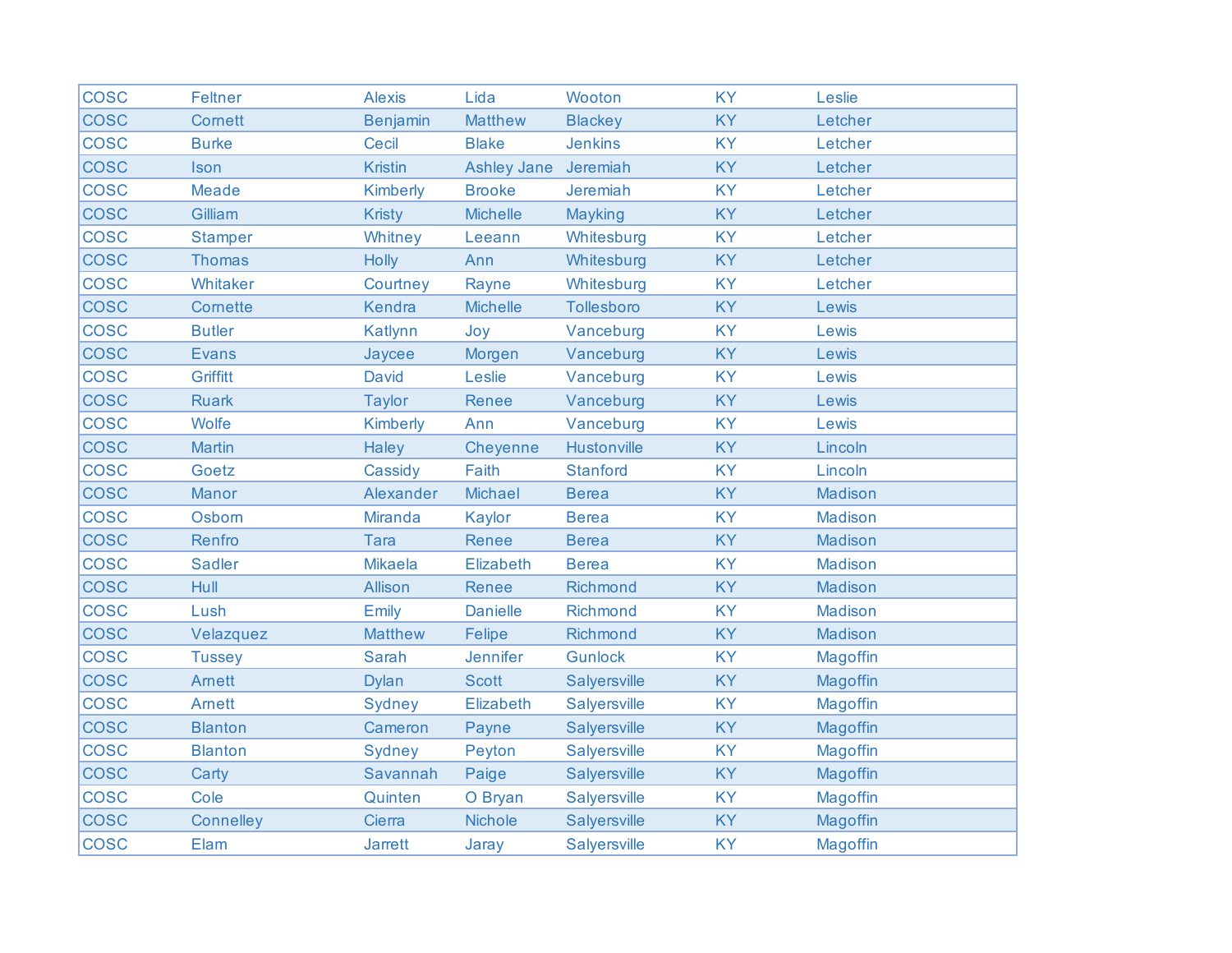| <b>COSC</b> | <b>Greene</b>   | Kaelyn           | Delaney          | Salyersville     | <b>KY</b> | Magoffin        |
|-------------|-----------------|------------------|------------------|------------------|-----------|-----------------|
| <b>COSC</b> | Howard          | Houston          | W                | Salyersville     | <b>KY</b> | Magoffin        |
| <b>COSC</b> | Howard          | <b>James</b>     | Morgan           | Salyersville     | KY        | Magoffin        |
| <b>COSC</b> | Howard          | Kyle             | <b>Thomas</b>    | Salyersville     | <b>KY</b> | Magoffin        |
| <b>COSC</b> | Hunley          | Chelsea          | Renee            | Salyersville     | KY        | Magoffin        |
| <b>COSC</b> | <b>Hunley</b>   | <b>McKenzie</b>  | <b>Ryan</b>      | Salyersville     | <b>KY</b> | Magoffin        |
| <b>COSC</b> | <b>Isaac</b>    | <b>Mason</b>     |                  | Salyersville     | KY        | Magoffin        |
| <b>COSC</b> | Lemaster        | <b>James</b>     | <b>Michael</b>   | Salyersville     | <b>KY</b> | Magoffin        |
| <b>COSC</b> | <b>Minix</b>    | <b>Danielle</b>  |                  | Salyersville     | KY        | Magoffin        |
| <b>COSC</b> | Mortimer        | Emma             | Lacy             | Salyersville     | <b>KY</b> | Magoffin        |
| <b>COSC</b> | <b>Patrick</b>  | <b>Thomas</b>    | Green            | Salyersville     | KY        | Magoffin        |
| <b>COSC</b> | <b>Scott</b>    | <b>Dalton</b>    | <b>Thomas</b>    | Salyersville     | KY        | <b>Magoffin</b> |
| <b>COSC</b> | <b>Stephens</b> | Isaiah           | Orian            | Salyersville     | <b>KY</b> | Magoffin        |
| <b>COSC</b> | <b>Stephens</b> | Lynzie           |                  | Salyersville     | <b>KY</b> | Magoffin        |
| <b>COSC</b> | <b>Swiney</b>   | Abby             | <b>Nicole</b>    | Salyersville     | KY        | Magoffin        |
| <b>COSC</b> | <b>Trusty</b>   | <b>Allie</b>     | <b>Marie</b>     | Salyersville     | <b>KY</b> | <b>Magoffin</b> |
| <b>COSC</b> | Voll            | Erikah           | <b>MacKenzie</b> | Salyersville     | <b>KY</b> | Magoffin        |
| <b>COSC</b> | <b>Watkins</b>  | <b>Danyelle</b>  |                  | Salyersville     | <b>KY</b> | Magoffin        |
| <b>COSC</b> | <b>Reed</b>     | <b>Allison</b>   | Paige            | Lebanon          | KY        | <b>Marion</b>   |
| <b>COSC</b> | <b>Halter</b>   | <b>Jeremiah</b>  | Alan             | <b>Benton</b>    | <b>KY</b> | <b>Marshall</b> |
| <b>COSC</b> | <b>Fitch</b>    | <b>Benjamin</b>  | <b>David</b>     | Inez             | <b>KY</b> | <b>Martin</b>   |
| <b>COSC</b> | Horn            | Kyla             | Rayelle          | Inez             | <b>KY</b> | <b>Martin</b>   |
| <b>COSC</b> | Hunt            | Patricia         | Ann              | Inez             | KY        | <b>Martin</b>   |
| <b>COSC</b> | Johnson         | Zachary          | A                | Inez             | <b>KY</b> | <b>Martin</b>   |
| <b>COSC</b> | Perry           | Joshua           |                  | Inez             | <b>KY</b> | <b>Martin</b>   |
| <b>COSC</b> | <b>Moore</b>    | <b>Steven</b>    | <b>Barrett</b>   | Lovely           | <b>KY</b> | <b>Martin</b>   |
| <b>COSC</b> | <b>Scott</b>    | <b>Barry</b>     | Lee              | Lovely           | KY        | <b>Martin</b>   |
| <b>COSC</b> | <b>Scott</b>    | Mckayla          | Leann            | Lovely           | <b>KY</b> | <b>Martin</b>   |
| <b>COSC</b> | <b>Stacy</b>    | <b>Shawn</b>     | <b>Bradley</b>   | Lovely           | <b>KY</b> | <b>Martin</b>   |
| <b>COSC</b> | <b>Moore</b>    | <b>Stephanie</b> | Grace            | <b>Dover</b>     | <b>KY</b> | <b>Mason</b>    |
| <b>COSC</b> | <b>Saunders</b> | <b>Taylor</b>    | Τ                | <b>Mayslick</b>  | <b>KY</b> | <b>Mason</b>    |
| <b>COSC</b> | Abrahamson      | Lacey            | Raine            | <b>Maysville</b> | <b>KY</b> | <b>Mason</b>    |
| <b>COSC</b> | <b>Baxter</b>   | <b>Tyler</b>     | <b>Reynolds</b>  | <b>Maysville</b> | <b>KY</b> | <b>Mason</b>    |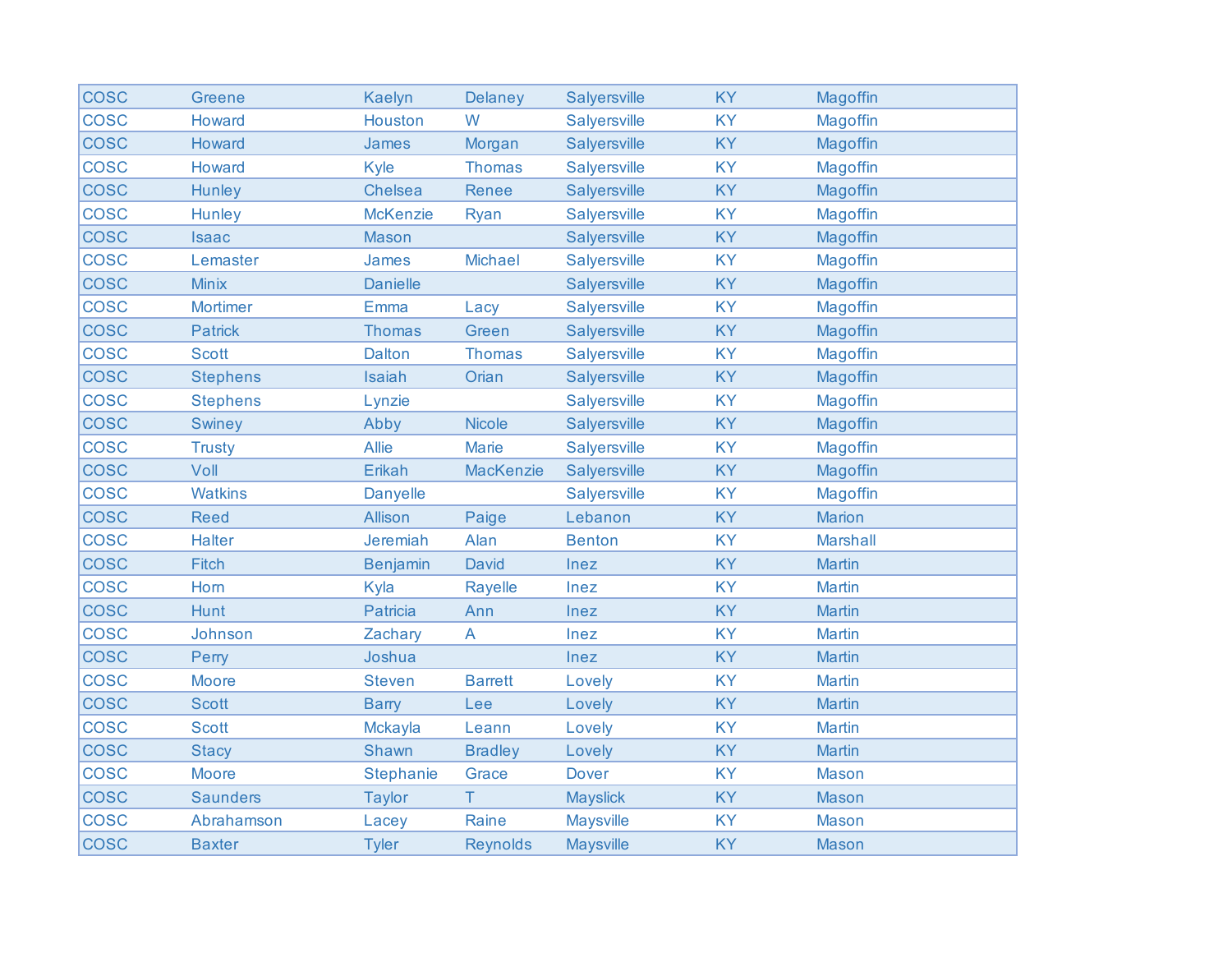| <b>COSC</b> | <b>Clos</b>     | <b>Brittany</b> | Lynn             | <b>Maysville</b>      | <b>KY</b> | <b>Mason</b>      |
|-------------|-----------------|-----------------|------------------|-----------------------|-----------|-------------------|
| <b>COSC</b> | Cole            | <b>Trever</b>   | $\Omega$         | <b>Maysville</b>      | <b>KY</b> | <b>Mason</b>      |
| <b>COSC</b> | Cottam          | Kaitlyn         | <b>Michelle</b>  | <b>Maysville</b>      | <b>KY</b> | <b>Mason</b>      |
| <b>COSC</b> | <b>Jenkins</b>  | Alexa           | Rona             | <b>Maysville</b>      | KY        | <b>Mason</b>      |
| <b>COSC</b> | Porter          | Cassie          | June             | <b>Maysville</b>      | <b>KY</b> | <b>Mason</b>      |
| <b>COSC</b> | <b>Savard</b>   | <b>Suzanne</b>  | <b>Nicole</b>    | <b>Maysville</b>      | <b>KY</b> | <b>Mason</b>      |
| <b>COSC</b> | Hunt            | <b>Kaylan</b>   | Renee            | Frenchburg            | <b>KY</b> | <b>Menifee</b>    |
| <b>COSC</b> | Walker          | Mara            | Elizabeth        | Frenchburg            | <b>KY</b> | <b>Menifee</b>    |
| <b>COSC</b> | <b>Bradshaw</b> | <b>Alexis</b>   | Paige            | Harrodsburg           | <b>KY</b> | <b>Mercer</b>     |
| <b>COSC</b> | <b>Burkhead</b> | Lex             | <b>Riley</b>     | Harrodsburg           | <b>KY</b> | <b>Mercer</b>     |
| <b>COSC</b> | <b>Conner</b>   | Hayley          | <b>Nicole</b>    | Harrodsburg           | <b>KY</b> | <b>Mercer</b>     |
| <b>COSC</b> | <b>Back</b>     | Haley           | <b>Sue</b>       | Jeffersonville        | <b>KY</b> | <b>Montgomery</b> |
| <b>COSC</b> | <b>Booth</b>    | <b>Tiffany</b>  | Lee              | Jeffersonville        | <b>KY</b> | Montgomery        |
| <b>COSC</b> | Forrest         | <b>Marissa</b>  | <b>Danielle</b>  | Jeffersonville        | <b>KY</b> | Montgomery        |
| <b>COSC</b> | <b>Havens</b>   | Tori            | Jean             | Jeffersonville        | <b>KY</b> | Montgomery        |
| <b>COSC</b> | <b>Sallie</b>   | <b>Noah</b>     | $\mathsf B$      | Jeffersonville        | <b>KY</b> | Montgomery        |
| <b>COSC</b> | <b>Amett</b>    | <b>Justin</b>   | <b>Taylor</b>    | <b>Mount Sterling</b> | <b>KY</b> | Montgomery        |
| <b>COSC</b> | Arnold          | Callie          | M                | <b>Mount Sterling</b> | KY        | Montgomery        |
| <b>COSC</b> | <b>Brooks</b>   | <b>Dustin</b>   | Lee              | <b>Mount Sterling</b> | <b>KY</b> | Montgomery        |
| <b>COSC</b> | <b>Dickey</b>   | <b>Terrance</b> | <b>Drew</b>      | <b>Mount Sterling</b> | <b>KY</b> | Montgomery        |
| <b>COSC</b> | French          | <b>Sirena</b>   | Renee            | <b>Mount Sterling</b> | <b>KY</b> | Montgomery        |
| <b>COSC</b> | <b>Harris</b>   | Alexandra       | Jade             | <b>Mount Sterling</b> | KY        | Montgomery        |
| <b>COSC</b> | Holley          | Olyvia          | Η.               | <b>Mount Sterling</b> | <b>KY</b> | Montgomery        |
| <b>COSC</b> | Marcum          | Sarah           | Marie            | <b>Mount Sterling</b> | KY        | Montgomery        |
| <b>COSC</b> | <b>Martin</b>   | <b>Shelby</b>   | <b>Boyd</b>      | <b>Mount Sterling</b> | <b>KY</b> | Montgomery        |
| <b>COSC</b> | <b>Miller</b>   | Autumn          | Rayn             | <b>Mount Sterling</b> | KY        | Montgomery        |
| <b>COSC</b> | <b>Moore</b>    | <b>Katie</b>    | <b>Miranda</b>   | <b>Mount Sterling</b> | <b>KY</b> | Montgomery        |
| <b>COSC</b> | Oldfield        | Paige           | Caillan          | <b>Mount Sterling</b> | KY        | Montgomery        |
| <b>COSC</b> | <b>Rose</b>     | <b>Benjamin</b> | <b>Noah</b>      | <b>Mount Sterling</b> | <b>KY</b> | Montgomery        |
| <b>COSC</b> | Whitaker        | Raeanna         | Lee              | <b>Mount Sterling</b> | <b>KY</b> | Montgomery        |
| <b>COSC</b> | <b>Williams</b> | Ryan            | <b>Bryce</b>     | <b>Mount Sterling</b> | <b>KY</b> | Montgomery        |
| <b>COSC</b> | Workman         | Emily           | G                | <b>Mount Sterling</b> | <b>KY</b> | Montgomery        |
| <b>COSC</b> | Day             | <b>Sarah</b>    | <b>Elizabeth</b> | <b>Mt Sterling</b>    | KY        | Montgomery        |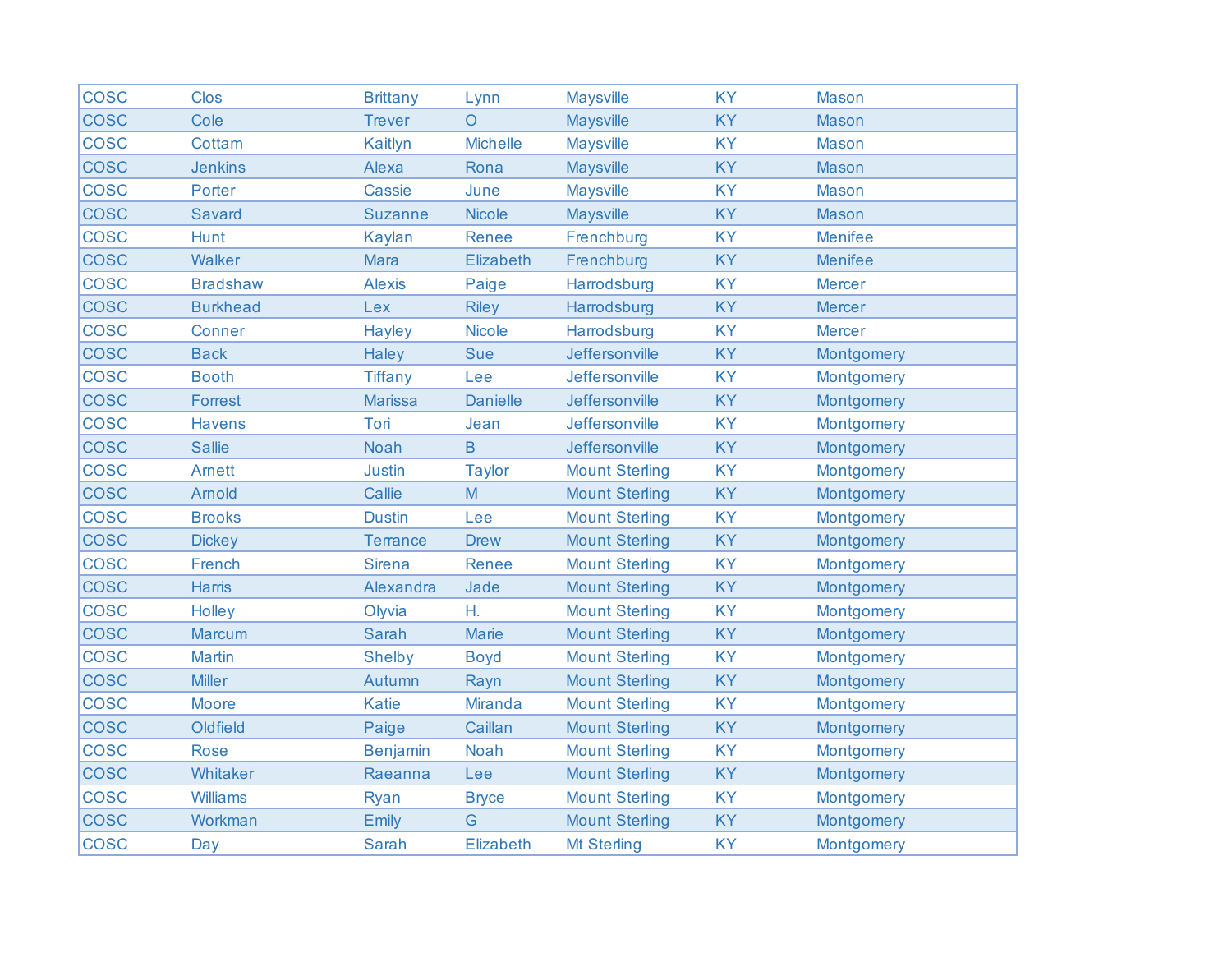| <b>COSC</b> | <b>Fulks</b>     | Hannah          | Grace                    | <b>Mt Sterling</b>  | <b>KY</b> | Montgomery      |
|-------------|------------------|-----------------|--------------------------|---------------------|-----------|-----------------|
| <b>COSC</b> | <b>Myers</b>     | <b>Allison</b>  | Hope                     | <b>Mt Sterling</b>  | <b>KY</b> | Montgomery      |
| <b>COSC</b> | <b>Rogers</b>    | Gloria          | <b>Sue</b>               | <b>Mt Sterling</b>  | KY        | Montgomery      |
| <b>COSC</b> | <b>Teague</b>    | Callie          | Layne                    | <b>Mt Sterling</b>  | KY        | Montgomery      |
| <b>COSC</b> | Young            | <b>Brooklyn</b> | Elaine                   | <b>Mt Sterling</b>  | <b>KY</b> | Montgomery      |
| <b>COSC</b> | <b>Poulos</b>    | Parker          | Elizabeth                | Mt. Sterling        | <b>KY</b> | Montgomery      |
| <b>COSC</b> | Wyant            | Caroline        | Raye                     | Mt. Sterling        | <b>KY</b> | Montgomery      |
| <b>COSC</b> | Cole             | Amber           | Lanea                    | Ezel                | <b>KY</b> | Morgan          |
| <b>COSC</b> | <b>Mays</b>      | Robert          | <b>Jesse Dalton Ezel</b> |                     | <b>KY</b> | Morgan          |
| <b>COSC</b> | <b>Ross</b>      | Abigail         | Dawn                     | Ezel                | <b>KY</b> | Morgan          |
| <b>COSC</b> | <b>Adams</b>     | Aaron           | Don                      | <b>West Liberty</b> | <b>KY</b> | Morgan          |
| <b>COSC</b> | <b>Adkins</b>    | Jordan          | $\mathsf{C}$             | <b>West Liberty</b> | <b>KY</b> | Morgan          |
| <b>COSC</b> | Allen            | <b>Bethany</b>  | Renae                    | <b>West Liberty</b> | <b>KY</b> | Morgan          |
| <b>COSC</b> | Allen            | Hannah          | <b>Danae</b>             | <b>West Liberty</b> | <b>KY</b> | Morgan          |
| <b>COSC</b> | Craig            | Catrina         | <b>Elizabeth</b>         | <b>West Liberty</b> | KY        | Morgan          |
| <b>COSC</b> | <b>Dalton</b>    | Jeremy          |                          | <b>West Liberty</b> | KY        | Morgan          |
| <b>COSC</b> | Lemaster         | Abby            | Jean                     | <b>West Liberty</b> | <b>KY</b> | Morgan          |
| <b>COSC</b> | Mabry            | <b>Tanner</b>   | K.                       | <b>West Liberty</b> | <b>KY</b> | Morgan          |
| <b>COSC</b> | <b>Potter</b>    | Jerry           | Kye                      | <b>West Liberty</b> | KY        | Morgan          |
| <b>COSC</b> | Prater           | Gary            | <b>Michael</b>           | <b>West Liberty</b> | <b>KY</b> | Morgan          |
| <b>COSC</b> | Sparkman         | Chloe           | M.                       | <b>West Liberty</b> | <b>KY</b> | Morgan          |
| <b>COSC</b> | Spencer          | Lauren          | Paige                    | <b>West Liberty</b> | <b>KY</b> | Morgan          |
| <b>COSC</b> | <b>Marks</b>     | Haylee          | Rae                      | <b>Bardstown</b>    | <b>KY</b> | <b>Nelson</b>   |
| <b>COSC</b> | <b>Nelson</b>    | Haley           | <b>Christine</b>         | <b>Bardstown</b>    | <b>KY</b> | <b>Nelson</b>   |
| <b>COSC</b> | <b>Boggs</b>     | <b>Devin</b>    | Wayne                    | <b>Coxs Creek</b>   | <b>KY</b> | <b>Nelson</b>   |
| <b>COSC</b> | <b>Mattingly</b> | <b>Jarrett</b>  | <b>Thomas</b>            | <b>New Haven</b>    | <b>KY</b> | <b>Nelson</b>   |
| <b>COSC</b> | Cox              | <b>Madison</b>  | Geraldine                | Carlisle            | <b>KY</b> | <b>Nicholas</b> |
| <b>COSC</b> | Ishmael          | Areyona         | D'Nai                    | Carlisle            | <b>KY</b> | <b>Nicholas</b> |
| <b>COSC</b> | <b>Miller</b>    | Reganne         | M                        | Carlisle            | <b>KY</b> | <b>Nicholas</b> |
| <b>COSC</b> | <b>Morris</b>    | Spencer         | Wayne                    | Carlisle            | <b>KY</b> | <b>Nicholas</b> |
| <b>COSC</b> | <b>Druin</b>     | Allison         | Lee                      | Olaton              | <b>KY</b> | Ohio            |
| <b>COSC</b> | Lentz            | Angela          | K                        | Crestwood           | <b>KY</b> | Oldham          |
| <b>COSC</b> | <b>Turner</b>    | Rachel          | <b>Bette-Jean</b>        | Crestwood           | KY        | Oldham          |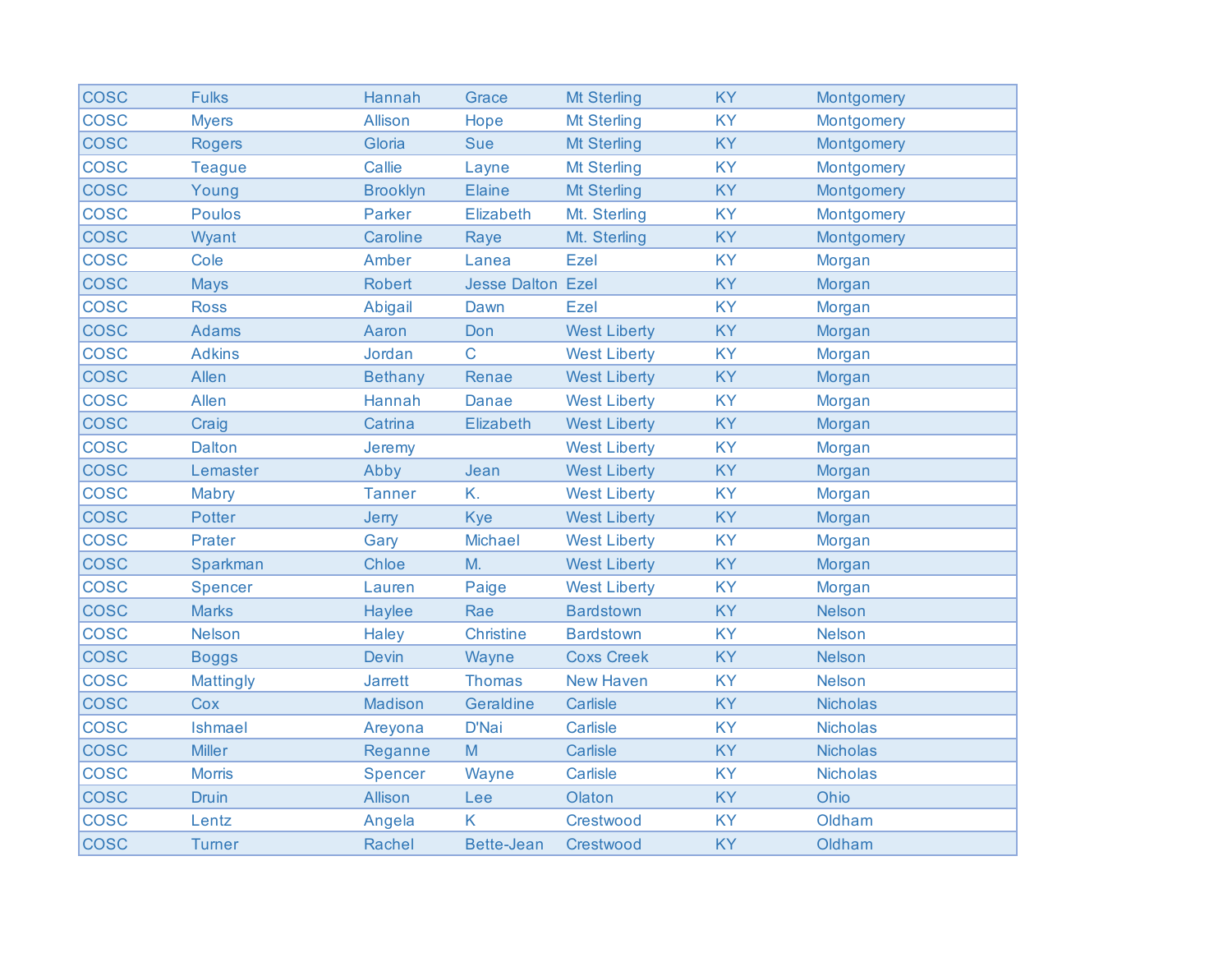| <b>COSC</b> | Hackworth       | Joseph           | Anthony                     | La Grange           | <b>KY</b> | Oldham      |
|-------------|-----------------|------------------|-----------------------------|---------------------|-----------|-------------|
| <b>COSC</b> | <b>Kulp</b>     | <b>MacKenzie</b> | Renee                       | Lagrange            | <b>KY</b> | Oldham      |
| <b>COSC</b> | <b>Tindall</b>  | Colton           | Alexander                   | Lagrange            | <b>KY</b> | Oldham      |
| <b>COSC</b> | <b>Maddox</b>   | Autumn           | Liane                       | Owenton             | <b>KY</b> | Owen        |
| <b>COSC</b> | <b>Boggs</b>    | Kaitlyn          | <b>Elizabeth Noe Butler</b> |                     | <b>KY</b> | Pendleton   |
| <b>COSC</b> | <b>Childers</b> | <b>Summer</b>    | Hope                        | <b>Butler</b>       | <b>KY</b> | Pendleton   |
| <b>COSC</b> | Pennington      | Logan            | Evan                        | Falmouth            | <b>KY</b> | Pendleton   |
| <b>COSC</b> | Oliver          | <b>Kacie</b>     | <b>Michelle</b>             | <b>Busy</b>         | <b>KY</b> | Perry       |
| <b>COSC</b> | Gabbard         | <b>Natalie</b>   | Hope                        | <b>Gays Creek</b>   | <b>KY</b> | Perry       |
| <b>COSC</b> | Combs           | <b>Sandra</b>    | Kay                         | Happy               | <b>KY</b> | Perry       |
| <b>COSC</b> | <b>Bowen</b>    | Kayla            | Leann                       | <b>Hazard</b>       | <b>KY</b> | Perry       |
| <b>COSC</b> | Campbell        | Amanda           | <b>Brooke</b>               | <b>Hazard</b>       | <b>KY</b> | Perry       |
| <b>COSC</b> | Chaney          | Melinda          | Sue                         | <b>Hazard</b>       | <b>KY</b> | Perry       |
| <b>COSC</b> | <b>Evans</b>    | <b>Steven</b>    | <b>Scott Anthon Hazard</b>  |                     | <b>KY</b> | Perry       |
| <b>COSC</b> | Howard          | Madison          | Renae                       | <b>Hazard</b>       | <b>KY</b> | Perry       |
| <b>COSC</b> | <b>Napier</b>   | <b>Keisha</b>    | <b>Denise</b>               | <b>Hazard</b>       | <b>KY</b> | Perry       |
| <b>COSC</b> | Popp            | <b>Clifton</b>   | W                           | Hazard              | <b>KY</b> | Perry       |
| <b>COSC</b> | Singleton       | <b>Kristen</b>   | <b>Hallie</b>               | <b>Hazard</b>       | <b>KY</b> | Perry       |
| <b>COSC</b> | <b>Smith</b>    | Darren           | <b>Michael-Thor Hazard</b>  |                     | <b>KY</b> | Perry       |
| <b>COSC</b> | Amburgey        | Lauryn           | McKynleigh                  | <b>Viper</b>        | <b>KY</b> | Perry       |
| <b>COSC</b> | <b>Braswell</b> | <b>Katherine</b> | <b>Ruth</b>                 | <b>Viper</b>        | <b>KY</b> | Perry       |
| <b>COSC</b> | Whitaker        | Rayann           | Paige                       | Viper               | <b>KY</b> | Perry       |
| <b>COSC</b> | <b>Spears</b>   | <b>Brittany</b>  | Joana                       | Ashcamp             | <b>KY</b> | <b>Pike</b> |
| <b>COSC</b> | <b>Tackett</b>  | <b>Kyleigh</b>   | <b>Danielle</b>             | Ashcamp             | <b>KY</b> | <b>Pike</b> |
| <b>COSC</b> | <b>Sullivan</b> | <b>Tyler</b>     | B                           | <b>Belcher</b>      | <b>KY</b> | Pike        |
| <b>COSC</b> | Hackney         | <b>Ethan</b>     | $\mathsf{R}$                | <b>Belfry</b>       | <b>KY</b> | <b>Pike</b> |
| <b>COSC</b> | <b>Dillow</b>   | Haley            | L                           | Canada              | <b>KY</b> | <b>Pike</b> |
| <b>COSC</b> | May             | <b>Emily</b>     | Jean                        | Canada              | <b>KY</b> | Pike        |
| <b>COSC</b> | Coleman         | Katelyn          | Elizabeth                   | <b>Elkhorn City</b> | <b>KY</b> | <b>Pike</b> |
| <b>COSC</b> | <b>Wells</b>    | <b>Ethan</b>     | F                           | <b>Elkhorn City</b> | <b>KY</b> | <b>Pike</b> |
| <b>COSC</b> | <b>Jessie</b>   | Ryan             | Christopher                 | <b>Forest Hills</b> | <b>KY</b> | <b>Pike</b> |
| <b>COSC</b> | Gross           | Elizabeth        | Johnston                    | Freeburn            | <b>KY</b> | <b>Pike</b> |
| <b>COSC</b> | <b>Smith</b>    | Maranda          | Dawn                        | Hardy               | <b>KY</b> | <b>Pike</b> |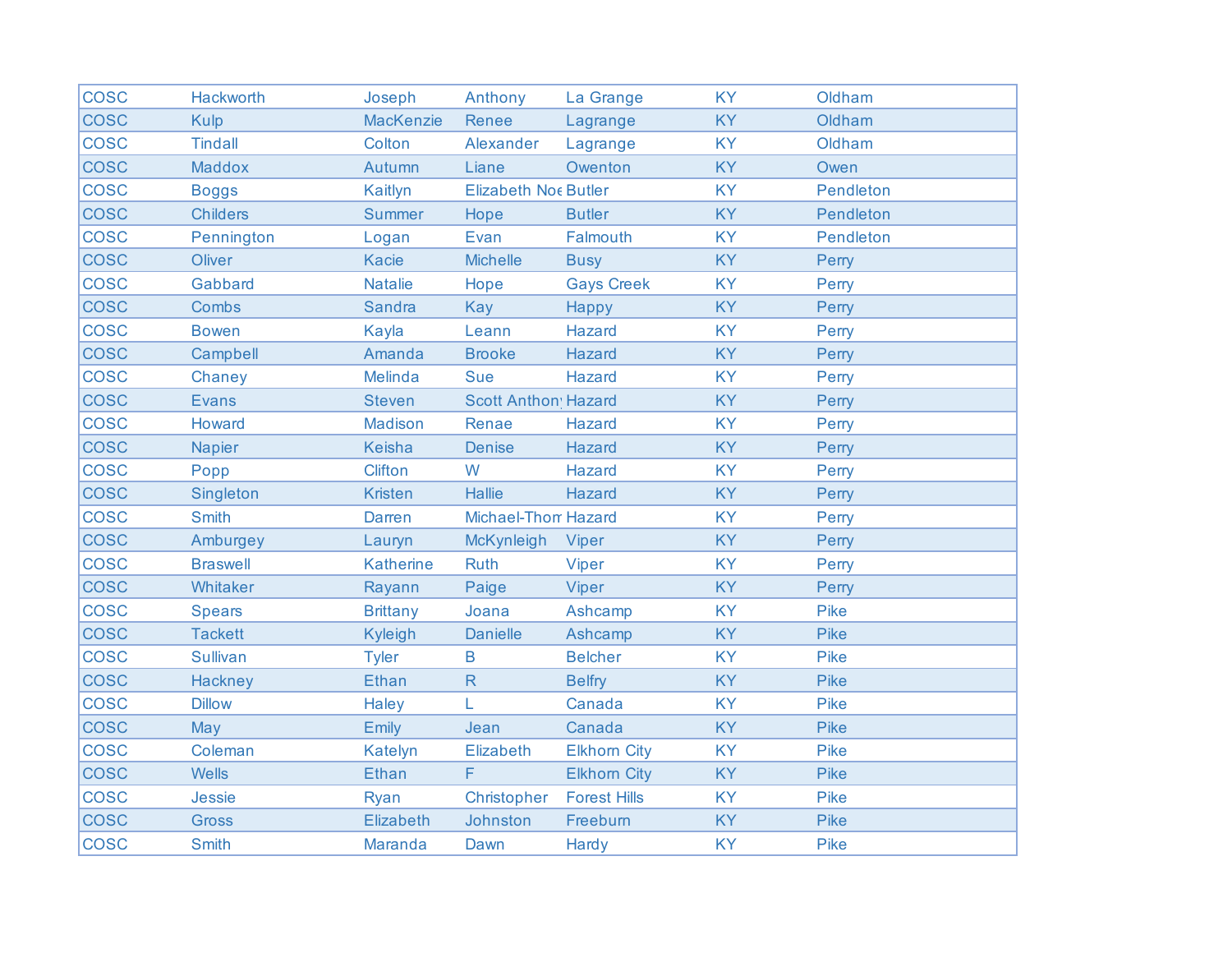| <b>COSC</b> | Coleman         | <b>Kayly</b>    | Alison          | <b>Hatfield</b>       | <b>KY</b> | <b>Pike</b>   |
|-------------|-----------------|-----------------|-----------------|-----------------------|-----------|---------------|
| <b>COSC</b> | <b>Bentley</b>  | <b>McKenzie</b> | Paige           | <b>Kimper</b>         | <b>KY</b> | Pike          |
| <b>COSC</b> | <b>Fuller</b>   | Kira            | <b>Danielle</b> | <b>Kimper</b>         | <b>KY</b> | Pike          |
| <b>COSC</b> | Griffith        | Joshua          | <b>David</b>    | <b>Kimper</b>         | <b>KY</b> | Pike          |
| <b>COSC</b> | Read            | Abrial          | Gwendolyn       | <b>Phyllis</b>        | <b>KY</b> | Pike          |
| <b>COSC</b> | <b>Stiltner</b> | Jacklyn         | Paige           | <b>Phyllis</b>        | <b>KY</b> | Pike          |
| <b>COSC</b> | Anderson        | <b>Brittany</b> | <b>Nicole</b>   | <b>Pikeville</b>      | <b>KY</b> | Pike          |
| <b>COSC</b> | <b>Belcher</b>  | <b>Dewey</b>    | Allen           | <b>Pikeville</b>      | <b>KY</b> | Pike          |
| <b>COSC</b> | <b>Brewer</b>   | Courtney        | Paige           | Pikeville             | <b>KY</b> | Pike          |
| <b>COSC</b> | <b>Childers</b> | Jose            |                 | <b>Pikeville</b>      | <b>KY</b> | Pike          |
| <b>COSC</b> | Cool            | Samantha        | <b>McKenzie</b> | <b>Pikeville</b>      | <b>KY</b> | Pike          |
| <b>COSC</b> | Damron          | <b>Noah</b>     | <b>Bradley</b>  | <b>Pikeville</b>      | <b>KY</b> | <b>Pike</b>   |
| <b>COSC</b> | <b>Daniels</b>  | Jacob           | Anthony         | <b>Pikeville</b>      | <b>KY</b> | Pike          |
| <b>COSC</b> | <b>Fields</b>   | Andrew          | Cade            | <b>Pikeville</b>      | <b>KY</b> | <b>Pike</b>   |
| <b>COSC</b> | Hagy            | Alexandria      | Grace           | <b>Pikeville</b>      | <b>KY</b> | <b>Pike</b>   |
| <b>COSC</b> | Hale            | Kenzi           | P               | <b>Pikeville</b>      | <b>KY</b> | Pike          |
| <b>COSC</b> | Hall            | Carmen          | Renee           | <b>Pikeville</b>      | <b>KY</b> | Pike          |
| <b>COSC</b> | Hall            | Toby            | Joe             | <b>Pikeville</b>      | <b>KY</b> | Pike          |
| <b>COSC</b> | <b>Justice</b>  | Mckenzie        | Paige           | <b>Pikeville</b>      | KY        | Pike          |
| <b>COSC</b> | Lindsey         | Colton          | Kade            | <b>Pikeville</b>      | <b>KY</b> | Pike          |
| <b>COSC</b> | Lowe            | Kayla           | <b>Marissa</b>  | <b>Pikeville</b>      | <b>KY</b> | Pike          |
| <b>COSC</b> | Newcomb         | Lakyn           | Carli           | <b>Pikeville</b>      | <b>KY</b> | <b>Pike</b>   |
| <b>COSC</b> | <b>Ratliff</b>  | <b>Kolby</b>    | $\mathsf{C}$    | <b>Pikeville</b>      | <b>KY</b> | Pike          |
| <b>COSC</b> | Robinson        | <b>Brady</b>    | Keith           | <b>Pikeville</b>      | <b>KY</b> | <b>Pike</b>   |
| <b>COSC</b> | <b>Syck</b>     | Taryn           | Ashley          | <b>Pikeville</b>      | <b>KY</b> | Pike          |
| <b>COSC</b> | Young           | Angela          | <b>Kay</b>      | Pinsonfork            | <b>KY</b> | Pike          |
| <b>COSC</b> | <b>West</b>     | <b>Summer</b>   | Elizabeth       | Raccoon               | <b>KY</b> | Pike          |
| <b>COSC</b> | Thompson        | Morgan          | Cheyenne        | <b>Robinson Creek</b> | <b>KY</b> | <b>Pike</b>   |
| <b>COSC</b> | <b>Dorton</b>   | Hannah          | Ĺ.              | Virgie                | <b>KY</b> | Pike          |
| <b>COSC</b> | Howard          | Erika           | <b>Marie</b>    | <b>Clay City</b>      | <b>KY</b> | <b>Powell</b> |
| <b>COSC</b> | <b>Bailey</b>   | <b>Alice</b>    | Louise          | <b>Stanton</b>        | <b>KY</b> | <b>Powell</b> |
| <b>COSC</b> | <b>Brown</b>    | <b>Dakota</b>   | Rayne           | <b>Stanton</b>        | <b>KY</b> | <b>Powell</b> |
| <b>COSC</b> | <b>Embree</b>   | <b>Melissa</b>  | Marie           | <b>Stanton</b>        | <b>KY</b> | <b>Powell</b> |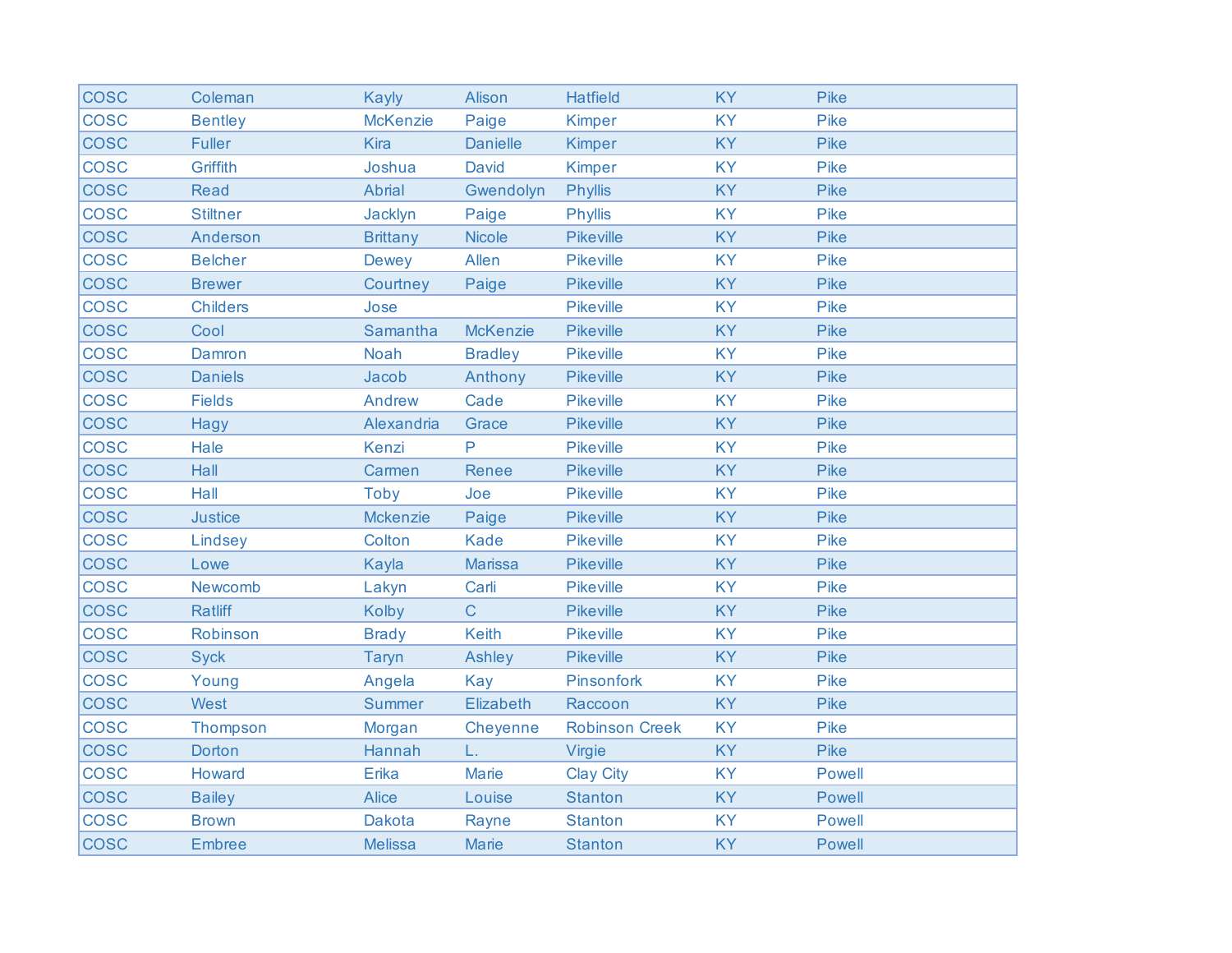| <b>COSC</b> | <b>Nickell</b>   | Olivia         | Grace            | <b>Stanton</b>      | <b>KY</b> | <b>Powell</b>     |
|-------------|------------------|----------------|------------------|---------------------|-----------|-------------------|
| <b>COSC</b> | <b>Rogers</b>    | Katelyn        | <b>Marie</b>     | <b>Stanton</b>      | <b>KY</b> | <b>Powell</b>     |
| <b>COSC</b> | <b>Thorpe</b>    | Jazmen         |                  | <b>Stanton</b>      | <b>KY</b> | <b>Powell</b>     |
| <b>COSC</b> | <b>Townsend</b>  | Victoria       | Lynn             | <b>Stanton</b>      | <b>KY</b> | <b>Powell</b>     |
| <b>COSC</b> | <b>Bland</b>     | Kaitlyn        | Elizabeth        | <b>Nancy</b>        | <b>KY</b> | Pulaski           |
| <b>COSC</b> | <b>Estep</b>     | <b>Sarah</b>   | Elizabeth        | <b>Science Hill</b> | <b>KY</b> | Pulaski           |
| <b>COSC</b> | <b>Minton</b>    | <b>Shannon</b> | <b>Rhea</b>      | <b>Science Hill</b> | <b>KY</b> | Pulaski           |
| <b>COSC</b> | Anderson         | Samantha       | <b>Kaye</b>      | Somerset            | <b>KY</b> | Pulaski           |
| <b>COSC</b> | Carter           | <b>Brianne</b> | Nicole           | Somerset            | <b>KY</b> | Pulaski           |
| <b>COSC</b> | <b>Estes</b>     | Laura          | Lynn             | Somerset            | <b>KY</b> | Pulaski           |
| <b>COSC</b> | <b>Muse</b>      | Savannah       | Jean             | <b>Somerset</b>     | <b>KY</b> | Pulaski           |
| <b>COSC</b> | <b>Turner</b>    | Madison        | R                | Somerset            | <b>KY</b> | Pulaski           |
| <b>COSC</b> | Waddle           | <b>Allison</b> | <b>Nicole</b>    | Somerset            | <b>KY</b> | Pulaski           |
| <b>COSC</b> | Dugan            | <b>Braydon</b> | Sean             | <b>Mount Olivet</b> | <b>KY</b> | Robertson         |
| <b>COSC</b> | <b>Mitchell</b>  | Lacey          | Ann              | <b>Mount Olivet</b> | <b>KY</b> | Robertson         |
| <b>COSC</b> | <b>Bray</b>      | Abigail        | Lauryn           | <b>Mount Vernon</b> | <b>KY</b> | <b>Rockcastle</b> |
| <b>COSC</b> | <b>King</b>      | <b>Akira</b>   | Montana          | <b>Mount Vernon</b> | <b>KY</b> | <b>Rockcastle</b> |
| <b>COSC</b> | <b>Barker</b>    | Conner         | Lowell           | Clearfield          | <b>KY</b> | Rowan             |
| <b>COSC</b> | <b>Blackford</b> | <b>Barron</b>  | т                | Clearfield          | <b>KY</b> | Rowan             |
| <b>COSC</b> | <b>Bowman</b>    | Kaitlyn        | <b>Danielle</b>  | Clearfield          | <b>KY</b> | Rowan             |
| <b>COSC</b> | Fouch            | Harrison       | <b>MacKenzie</b> | Clearfield          | <b>KY</b> | Rowan             |
| <b>COSC</b> | Gayheart         | Amanda         | J                | Clearfield          | <b>KY</b> | Rowan             |
| <b>COSC</b> | <b>Mayse</b>     | <b>Chelsey</b> | <b>Nicole</b>    | Clearfield          | <b>KY</b> | Rowan             |
| <b>COSC</b> | <b>Murphy</b>    | <b>Kristyn</b> | <b>McKenzie</b>  | Clearfield          | <b>KY</b> | Rowan             |
| <b>COSC</b> | <b>Nealis</b>    | Morgan         | <b>Scott</b>     | Clearfield          | <b>KY</b> | Rowan             |
| <b>COSC</b> | <b>Nickell</b>   | <b>Kenna</b>   | Anne             | Clearfield          | <b>KY</b> | Rowan             |
| <b>COSC</b> | <b>Sexton</b>    | <b>Andrew</b>  | <b>Thomas</b>    | Clearfield          | <b>KY</b> | Rowan             |
| <b>COSC</b> | White            | <b>Travis</b>  | Coleman          | Clearfield          | <b>KY</b> | Rowan             |
| <b>COSC</b> | <b>McKinney</b>  | Jasarae        | <b>Blue</b>      | Elliotville         | <b>KY</b> | Rowan             |
| <b>COSC</b> | <b>Adkins</b>    | Logan          | <b>Marie</b>     | <b>Morehead</b>     | <b>KY</b> | Rowan             |
| <b>COSC</b> | <b>Ammons</b>    | <b>Kristen</b> | Joyce            | Morehead            | <b>KY</b> | Rowan             |
| <b>COSC</b> | Anderson         | Ryan           | <b>Jeffrey</b>   | Morehead            | <b>KY</b> | Rowan             |
| <b>COSC</b> | <b>Bandura</b>   | Helen          | Rae              | <b>Morehead</b>     | <b>KY</b> | Rowan             |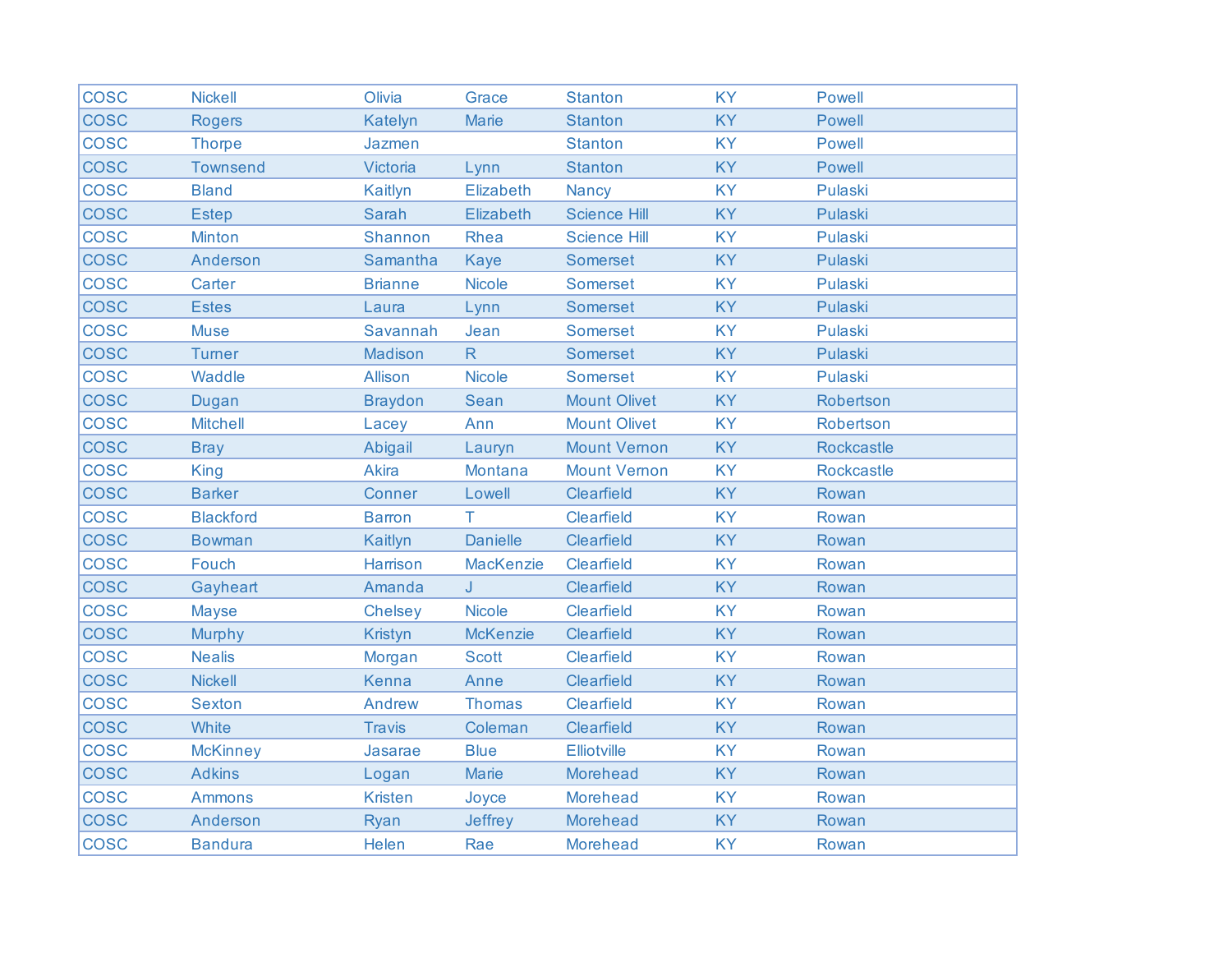| <b>COSC</b> | <b>Barr</b>     | <b>Dakota</b>  | Clay            | <b>Morehead</b> | <b>KY</b> | Rowan |
|-------------|-----------------|----------------|-----------------|-----------------|-----------|-------|
| <b>COSC</b> | <b>Bradley</b>  | Samantha       | <b>Annette</b>  | <b>Morehead</b> | <b>KY</b> | Rowan |
| <b>COSC</b> | <b>Butler</b>   | Kenadie        | Victoria        | <b>Morehead</b> | <b>KY</b> | Rowan |
| <b>COSC</b> | Carey           | <b>Brandi</b>  | Cheyenne        | <b>Morehead</b> | <b>KY</b> | Rowan |
| <b>COSC</b> | Carter          | <b>Brian</b>   | Glenn           | <b>Morehead</b> | <b>KY</b> | Rowan |
| <b>COSC</b> | Carter          | Harlan         | Joe             | <b>Morehead</b> | <b>KY</b> | Rowan |
| <b>COSC</b> | Carter          | Katlyn         | <b>Michelle</b> | <b>Morehead</b> | <b>KY</b> | Rowan |
| <b>COSC</b> | <b>Davis</b>    | <b>Dakoda</b>  | <b>Robert</b>   | <b>Morehead</b> | <b>KY</b> | Rowan |
| <b>COSC</b> | <b>Dennis</b>   | Kourtney       | Paige           | <b>Morehead</b> | <b>KY</b> | Rowan |
| <b>COSC</b> | <b>DeVaney</b>  | Haven          | Parker          | <b>Morehead</b> | <b>KY</b> | Rowan |
| <b>COSC</b> | <b>Eldridge</b> | Autumn         | Leigh           | <b>Morehead</b> | KY        | Rowan |
| <b>COSC</b> | Everman         | <b>Katie</b>   | Lynn            | <b>Morehead</b> | <b>KY</b> | Rowan |
| <b>COSC</b> | Ferguson        | <b>Patrick</b> | Allan           | <b>Morehead</b> | <b>KY</b> | Rowan |
| <b>COSC</b> | Gevedon         | <b>Kenneth</b> | Aaron           | <b>Morehead</b> | <b>KY</b> | Rowan |
| <b>COSC</b> | Guimond         | Nakayla        | L.              | <b>Morehead</b> | <b>KY</b> | Rowan |
| <b>COSC</b> | <b>Hallock</b>  | <b>Sarah</b>   | <b>Juliette</b> | <b>Morehead</b> | <b>KY</b> | Rowan |
| <b>COSC</b> | Hammond         | Meghan         | Ashleigh        | Morehead        | <b>KY</b> | Rowan |
| <b>COSC</b> | Holloway        | Karrie         | Lea             | <b>Morehead</b> | <b>KY</b> | Rowan |
| <b>COSC</b> | Jordan          | <b>Tania</b>   |                 | <b>Morehead</b> | <b>KY</b> | Rowan |
| <b>COSC</b> | <b>Justice</b>  | Candace        | <b>Brooke</b>   | <b>Morehead</b> | <b>KY</b> | Rowan |
| <b>COSC</b> | <b>Kendrick</b> | <b>Taylor</b>  | Jo              | Morehead        | <b>KY</b> | Rowan |
| <b>COSC</b> | <b>Kenney</b>   | Abigail        | Paige           | <b>Morehead</b> | <b>KY</b> | Rowan |
| <b>COSC</b> | Ledford         | <b>McKayla</b> | $\mathsf{N}$    | <b>Morehead</b> | <b>KY</b> | Rowan |
| <b>COSC</b> | Little          | Garrett        | Owen            | <b>Morehead</b> | <b>KY</b> | Rowan |
| <b>COSC</b> | Little          | <b>Sarah</b>   | <b>Rose</b>     | <b>Morehead</b> | <b>KY</b> | Rowan |
| <b>COSC</b> | Lucas           | Hannah         | <b>Danielle</b> | <b>Morehead</b> | <b>KY</b> | Rowan |
| <b>COSC</b> | Lytle           | <b>Austin</b>  | <b>Kaleb</b>    | Morehead        | <b>KY</b> | Rowan |
| <b>COSC</b> | <b>Mathews</b>  | Emma Li        | Ann             | <b>Morehead</b> | <b>KY</b> | Rowan |
| <b>COSC</b> | <b>McKinney</b> | Aaron          | Joseph          | <b>Morehead</b> | <b>KY</b> | Rowan |
| <b>COSC</b> | <b>Moore</b>    | Rachel         | Rene            | <b>Morehead</b> | <b>KY</b> | Rowan |
| <b>COSC</b> | O'Brien         | Hannah         | J.              | <b>Morehead</b> | <b>KY</b> | Rowan |
| <b>COSC</b> | <b>Parker</b>   | Emmie          | Jo              | <b>Morehead</b> | <b>KY</b> | Rowan |
| <b>COSC</b> | <b>Patrick</b>  | Amos           | <b>Kelly</b>    | <b>Morehead</b> | KY        | Rowan |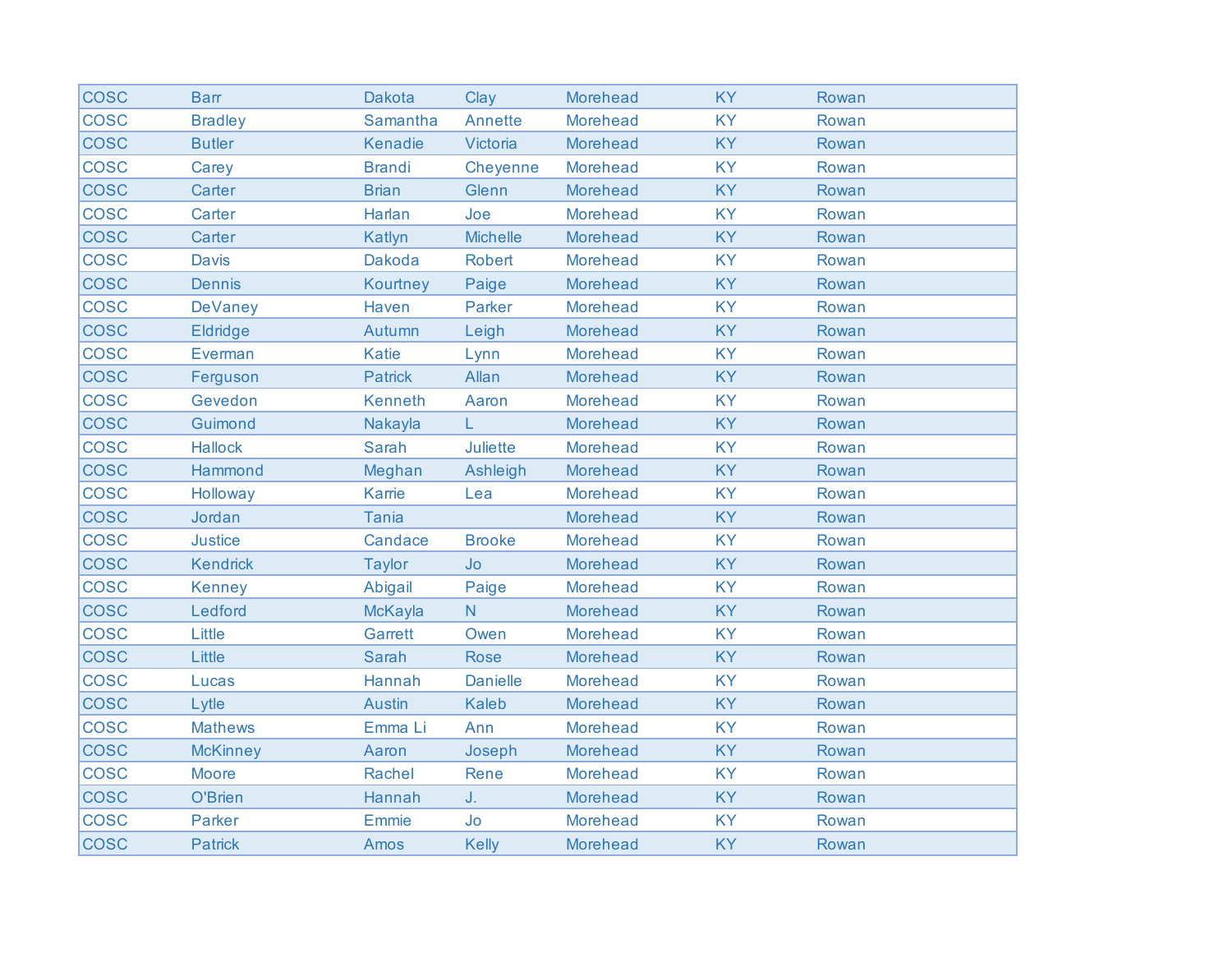| <b>COSC</b> | Plank              | <b>Jarrod</b>         | <b>Tyler</b>          | <b>Morehead</b>        | <b>KY</b> | Rowan          |
|-------------|--------------------|-----------------------|-----------------------|------------------------|-----------|----------------|
| <b>COSC</b> | <b>Plank</b>       | <b>Nicole</b>         | Lynn                  | <b>Morehead</b>        | <b>KY</b> | Rowan          |
| <b>COSC</b> | Porter             | Jenna                 | Abigail               | <b>Morehead</b>        | <b>KY</b> | Rowan          |
| <b>COSC</b> | <b>Prather</b>     | Chad                  | <b>Douglas</b>        | <b>Morehead</b>        | <b>KY</b> | Rowan          |
| <b>COSC</b> | Purdy              | <b>Sarah</b>          | <b>Brooke</b>         | <b>Morehead</b>        | <b>KY</b> | Rowan          |
| <b>COSC</b> | Quinlan            | <b>Tara</b>           | <b>Elaine</b>         | <b>Morehead</b>        | <b>KY</b> | Rowan          |
| <b>COSC</b> | <b>Roberts</b>     | Christopher           | Aaron                 | <b>Morehead</b>        | <b>KY</b> | Rowan          |
| <b>COSC</b> | <b>Schabert</b>    | Jacob                 | <b>Taylor</b>         | Morehead               | <b>KY</b> | Rowan          |
| <b>COSC</b> | <b>Schuh</b>       | Kati                  | Jo                    | <b>Morehead</b>        | <b>KY</b> | Rowan          |
| <b>COSC</b> | <b>Shanley</b>     | Megan                 |                       | Morehead               | <b>KY</b> | Rowan          |
| <b>COSC</b> | <b>Sizemore</b>    | William               | <b>Jess</b>           | <b>Morehead</b>        | <b>KY</b> | Rowan          |
| <b>COSC</b> | <b>Sparks</b>      | Tyra                  | Jade                  | <b>Morehead</b>        | <b>KY</b> | Rowan          |
| <b>COSC</b> | <b>Stegall</b>     | Morgan                | Rae                   | <b>Morehead</b>        | <b>KY</b> | Rowan          |
| <b>COSC</b> | <b>Thomas</b>      | <b>Brooke</b>         | <b>Renee</b>          | <b>Morehead</b>        | <b>KY</b> | Rowan          |
| <b>COSC</b> | <b>Trenary</b>     | <b>Tucker</b>         | <b>Scott</b>          | <b>Morehead</b>        | <b>KY</b> | Rowan          |
| <b>COSC</b> | Vipperman          | Tori                  | Leann                 | <b>Morehead</b>        | <b>KY</b> | Rowan          |
| <b>COSC</b> | <b>Visperas</b>    | <b>John Michael A</b> |                       | Morehead               | <b>KY</b> | Rowan          |
| <b>COSC</b> | Webb               | Kate                  | Makayla Broo Morehead |                        | <b>KY</b> | Rowan          |
| <b>COSC</b> | Wright             | Abigail               | <b>Audine</b>         | <b>Morehead</b>        | <b>KY</b> | Rowan          |
| <b>COSC</b> | <b>Smith</b>       | <b>Brittany</b>       | Ann                   | <b>Russell Springs</b> | <b>KY</b> | <b>Russell</b> |
| <b>COSC</b> | <b>Blair</b>       | Lauren                | T.                    | Georgetown             | <b>KY</b> | <b>Scott</b>   |
| <b>COSC</b> | <b>Bloomfield</b>  | <b>Isabell</b>        | Lenore                | Georgetown             | <b>KY</b> | <b>Scott</b>   |
| <b>COSC</b> | <b>Fitzpatrick</b> | John                  | <b>Thomas</b>         | Georgetown             | <b>KY</b> | <b>Scott</b>   |
| <b>COSC</b> | Hampton            | Ragen                 | M                     | Georgetown             | KY        | <b>Scott</b>   |
| <b>COSC</b> | <b>Hickey</b>      | <b>Nickolas</b>       | <b>Kent</b>           | Georgetown             | <b>KY</b> | <b>Scott</b>   |
| <b>COSC</b> | <b>McQuade</b>     | Jade                  | <b>Elizabeth</b>      | Georgetown             | <b>KY</b> | <b>Scott</b>   |
| <b>COSC</b> | <b>Pitts</b>       | William               | <b>Thomas</b>         | Georgetown             | <b>KY</b> | <b>Scott</b>   |
| <b>COSC</b> | <b>Thurmond</b>    | Payton                | <b>Nicole</b>         | Georgetown             | <b>KY</b> | <b>Scott</b>   |
| <b>COSC</b> | Washburn           | <b>Michelle</b>       | $\overline{A}$        | Georgetown             | <b>KY</b> | <b>Scott</b>   |
| <b>COSC</b> | <b>Willison</b>    | Kaitlynn              | Renee                 | Georgetown             | <b>KY</b> | <b>Scott</b>   |
| <b>COSC</b> | <b>Jenkins</b>     | Jordan                | <b>Taylor</b>         | <b>Sadieville</b>      | <b>KY</b> | <b>Scott</b>   |
| <b>COSC</b> | Johnson            | Clare                 | <b>Marie</b>          | Shelbyville            | <b>KY</b> | <b>Shelby</b>  |
| <b>COSC</b> | <b>Smith</b>       | Hannah                | M                     | Shelbyville            | <b>KY</b> | <b>Shelby</b>  |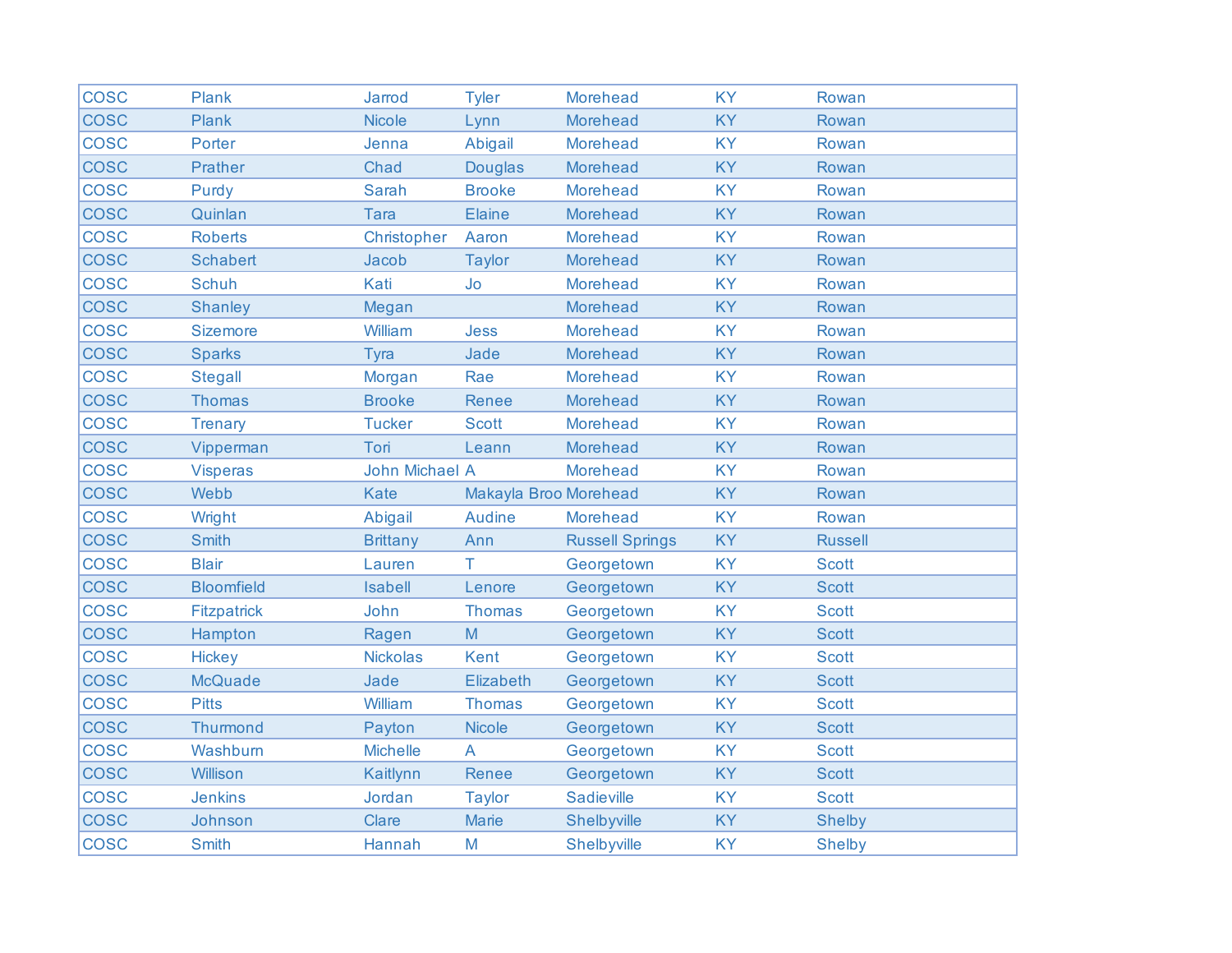| <b>COSC</b> | <b>Williams</b> | <b>Alexis</b>    | <b>Nicole</b>    | Shelbyville             | <b>KY</b>      | <b>Shelby</b>        |
|-------------|-----------------|------------------|------------------|-------------------------|----------------|----------------------|
| <b>COSC</b> | Cox             | Adam             | <b>Matthew</b>   | Waddy                   | <b>KY</b>      | <b>Shelby</b>        |
| <b>COSC</b> | Shepard         | <b>Tanner</b>    |                  | Waddy                   | <b>KY</b>      | <b>Shelby</b>        |
| <b>COSC</b> | <b>Spalding</b> | Kaitlyn          | Morgan           | Campbellsville          | <b>KY</b>      | <b>Taylor</b>        |
| <b>COSC</b> | <b>Durand</b>   | Tori             | <b>Jo</b>        | Milton                  | <b>KY</b>      | <b>Trimble</b>       |
| <b>COSC</b> | Carloftis       | Emma             | <b>Kate</b>      | Corbin                  | <b>KY</b>      | Whitley              |
| <b>COSC</b> | Dean            | Calista          | <b>Rose</b>      | Corbin                  | <b>KY</b>      | Whitley              |
| <b>COSC</b> | <b>Dizney</b>   | <b>Brandon</b>   | Allen            | Corbin                  | <b>KY</b>      | Whitley              |
| <b>COSC</b> | <b>Rowe</b>     | Alexa            |                  | Williamsburg            | <b>KY</b>      | Whitley              |
| <b>COSC</b> | Alexander       | Erin             | Rashay           | Campton                 | <b>KY</b>      | Wolfe                |
| <b>COSC</b> | Combs           | <b>Stephanie</b> | Lyn              | Campton                 | <b>KY</b>      | Wolfe                |
| <b>COSC</b> | <b>King</b>     | <b>Ashley</b>    | <b>Nicole</b>    | Campton                 | <b>KY</b>      | Wolfe                |
| <b>COSC</b> | Lykins          | <b>Sierra</b>    | Dawn             | Campton                 | <b>KY</b>      | Wolfe                |
| <b>COSC</b> | <b>Rose</b>     | <b>Chelsea</b>   | M                | Campton                 | <b>KY</b>      | Wolfe                |
| <b>COSC</b> | <b>Rose</b>     | <b>Desiree</b>   | L                | Campton                 | <b>KY</b>      | Wolfe                |
| <b>COSC</b> | Spencer         | Chasidy          | Hope             | Campton                 | <b>KY</b>      | Wolfe                |
| <b>COSC</b> | Lindon          | Linzy            | <b>Dillan</b>    | <b>Hazel Green</b>      | <b>KY</b>      | Wolfe                |
| <b>COSC</b> | Lockard         | <b>Allysia</b>   | Corine           | <b>Hazel Green</b>      | <b>KY</b>      | Wolfe                |
| <b>COSC</b> | <b>Trusty</b>   | Emilie           | Ann              | <b>Hazel Green</b>      | <b>KY</b>      | Wolfe                |
| <b>COSC</b> | Yount           | <b>Allison</b>   |                  | Midway                  | <b>KY</b>      | Woodford             |
| <b>COSC</b> | Crowe           | Jorden           | Alexandria       | <b>Versailles</b>       | <b>KY</b>      | Woodford             |
| <b>COSC</b> | <b>Bush</b>     | <b>Bradley</b>   | <b>Matthew</b>   | <b>Ashland</b>          | <b>KY</b>      |                      |
| <b>COSC</b> | Marcum          | Lauren           | <b>Danielle</b>  | Lexington               | <b>KY</b>      |                      |
| <b>COSC</b> | <b>Biller</b>   | Jacob            | Andrew           | Louisville              | <b>KY</b>      |                      |
| <b>COSC</b> | Soehnlen        | Annuet           | <b>Briel</b>     | Morehead                | <b>KY</b>      |                      |
| <b>COSC</b> | Matterazzo      | <b>Isabella</b>  |                  | Lakeville               | <b>MA</b>      | Plymouth             |
| <b>COSC</b> | <b>Martin</b>   | <b>Rebecca</b>   | Anne             | Hampstead               | <b>MD</b>      | Carroll              |
| <b>COSC</b> | Perry           | <b>Breanna</b>   |                  | <b>Port Tobacco</b>     | <b>MD</b>      | <b>Charles</b>       |
| <b>COSC</b> | Peressini       | <b>MacKenzie</b> | <b>Michelle</b>  | <b>Farmington Hills</b> | M <sub>l</sub> | Oakland              |
| <b>COSC</b> | <b>Dreyer</b>   | <b>Chase</b>     | <b>Daniel</b>    | <b>Holland</b>          | MI             | <b>Ottawa</b>        |
| <b>COSC</b> | <b>Mikula</b>   | Rebecca          | Christina        | Savannah                | <b>MO</b>      | Andrew               |
| <b>COSC</b> | Mohesky         | Shannon          | <b>Christine</b> | Washington              | <b>MO</b>      | Franklin             |
| <b>COSC</b> | Johnson         | Collin           | <b>Martin</b>    | O Fallon                | <b>MO</b>      | <b>Saint Charles</b> |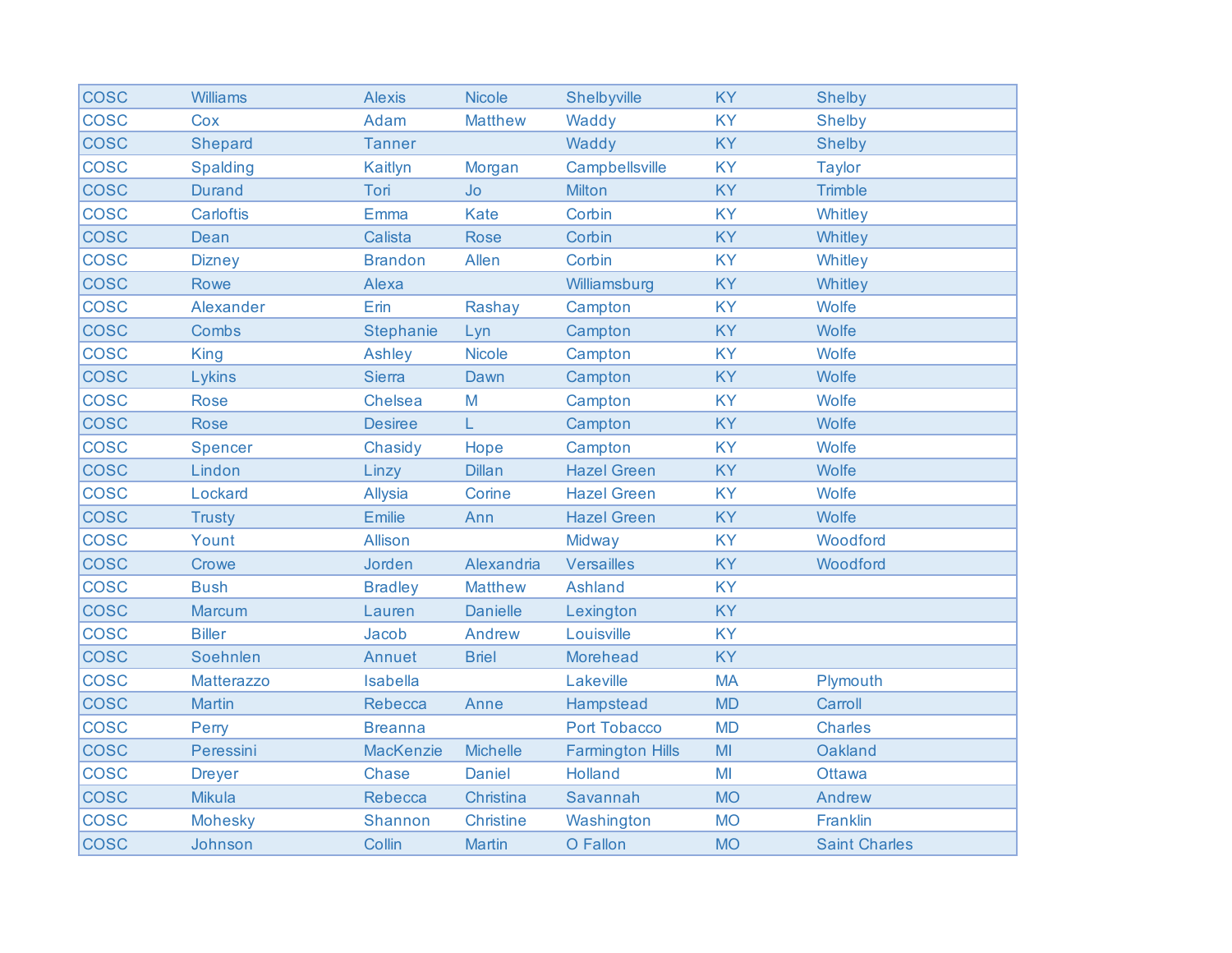| <b>COSC</b> | <b>Castle</b>     | Jared           | <b>Scott</b>     | Jacksonville            | <b>NC</b> | <b>Onslow</b>   |
|-------------|-------------------|-----------------|------------------|-------------------------|-----------|-----------------|
| <b>COSC</b> | Wolverton         | <b>Scott</b>    |                  | Seward                  | <b>NE</b> | Seward          |
| <b>COSC</b> | <b>Daigle</b>     | <b>Alyssa</b>   | <b>Nicole</b>    | Derry                   | <b>NH</b> | Rockingham      |
| <b>COSC</b> | Mayerson          | Wendy           | <b>Rose</b>      | <b>Rio Grande</b>       | <b>NJ</b> | <b>Cape May</b> |
| <b>COSC</b> | Vonderhorst       | Maegan          | <b>Rose</b>      | Warwick                 | <b>NY</b> | Orange          |
| <b>COSC</b> | Huron             | <b>Nicholas</b> | Alexander        | Manchester              | OH        | <b>Adams</b>    |
| <b>COSC</b> | Price             | Cassidy         | <b>Rose</b>      | <b>West Union</b>       | OH        | <b>Adams</b>    |
| <b>COSC</b> | Stagl             | <b>Justine</b>  | Janelle          | Rome                    | OH        | Ashtabula       |
| <b>COSC</b> | Howard            | Cecelia         | <b>Elaine</b>    | Fayetteville            | OH        | <b>Brown</b>    |
| <b>COSC</b> | <b>Darlington</b> | <b>Sierra</b>   | C                | Georgetown              | OH        | <b>Brown</b>    |
| <b>COSC</b> | O'Hara            | Gabe            | <b>Nicholas</b>  | Georgetown              | OH        | <b>Brown</b>    |
| <b>COSC</b> | <b>Taylor</b>     | Spencer         | R.               | Georgetown              | OH        | <b>Brown</b>    |
| <b>COSC</b> | Young             | <b>Sarah</b>    | Elizabeth        | Lynchburg               | OH        | <b>Brown</b>    |
| <b>COSC</b> | Richman           | Grace           |                  | <b>Mount Orab</b>       | <b>OH</b> | <b>Brown</b>    |
| <b>COSC</b> | Am                | <b>Moriah</b>   | <b>Katherine</b> | Fairfield               | OH        | <b>Butler</b>   |
| <b>COSC</b> | <b>Stroud</b>     | <b>Taylor</b>   |                  | Hamilton                | OH        | <b>Butler</b>   |
| <b>COSC</b> | <b>Keating</b>    | Hannah          | <b>Beatrice</b>  | <b>Liberty Township</b> | OH        | <b>Butler</b>   |
| <b>COSC</b> | Lovely            | Connor          | Jane             | Middletown              | OH        | <b>Butler</b>   |
| <b>COSC</b> | <b>Fails</b>      | <b>Jasmine</b>  | <b>Belle</b>     | <b>Monroe</b>           | OH        | <b>Butler</b>   |
| <b>COSC</b> | <b>Broshear</b>   | Grace           | Len Dean         | Shandon                 | OH        | <b>Butler</b>   |
| <b>COSC</b> | <b>Fulton</b>     | <b>Kaliyah</b>  |                  | Enon                    | OH        | <b>Clark</b>    |
| <b>COSC</b> | Hamm              | Jessica         | <b>Noel</b>      | South Vienna            | OH        | <b>Clark</b>    |
| <b>COSC</b> | <b>Baldwin</b>    | <b>Sarah</b>    | <b>Marie</b>     | Springfield             | OH        | <b>Clark</b>    |
| <b>COSC</b> | Cadigan           | <b>Nina</b>     | Kathryn          | <b>Felicity</b>         | OH        | <b>Clermont</b> |
| <b>COSC</b> | <b>Knueven</b>    | <b>Matthew</b>  | Cooper           | Loveland                | OH        | <b>Clermont</b> |
| <b>COSC</b> | <b>Swift</b>      | Colleen         | Margaret         | Loveland                | OH        | <b>Clermont</b> |
| <b>COSC</b> | Cadwallader       | Laura           | <b>Nicole</b>    | Williamsburg            | OH        | Clermont        |
| <b>COSC</b> | <b>Walls</b>      | <b>Marissa</b>  | Dawn             | Williamsburg            | OH        | <b>Clermont</b> |
| <b>COSC</b> | Werring           | Rebecca         | <b>Marie</b>     | Williamsburg            | OH        | <b>Clermont</b> |
| <b>COSC</b> | <b>Gundler</b>    | Emma            | Claire           | <b>Blanchester</b>      | OH        | <b>Clinton</b>  |
| <b>COSC</b> | <b>Brewer</b>     | <b>Brittany</b> | Louise           | Greenville              | OH        | <b>Darke</b>    |
| <b>COSC</b> | Chapman           | Olivia          | <b>Rose</b>      | Pickerington            | OH        | Fairfield       |
| <b>COSC</b> | Casto             | Hannah          | Dawn             | Washington Ct. Hou OH   |           | <b>Fayette</b>  |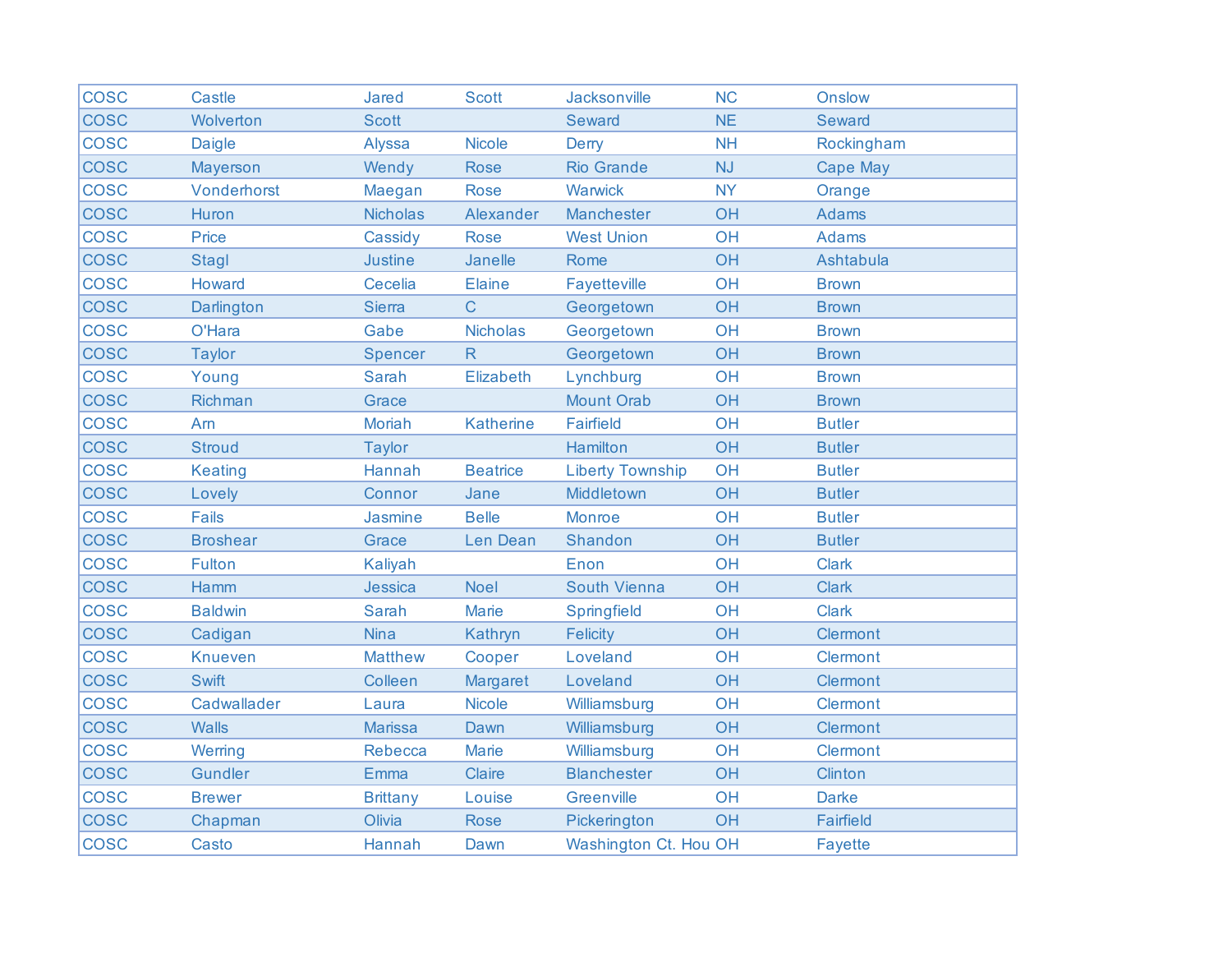| <b>COSC</b> | <b>Peters</b>    | Jacob          | <b>Matthew</b>  | <b>Canal Winchester</b> | OH | Franklin        |
|-------------|------------------|----------------|-----------------|-------------------------|----|-----------------|
| <b>COSC</b> | Weber            | Elizabeth      | <b>Marie</b>    | <b>Hilliard</b>         | OH | Franklin        |
| <b>COSC</b> | Thompson         | Payton         |                 | Cedarville              | OH | <b>Greene</b>   |
| <b>COSC</b> | Arrington        | Jeanay         | Lynn            | Cincinnati              | OH | Hamilton        |
| <b>COSC</b> | Chaffin          | Courtney       | <b>Taylor</b>   | Cincinnati              | OH | <b>Hamilton</b> |
| <b>COSC</b> | Snyder           | Julie          | Mae             | Cincinnati              | OH | <b>Hamilton</b> |
| <b>COSC</b> | <b>Sweeney</b>   | Malinda        | Clare           | Cincinnati              | OH | Hamilton        |
| <b>COSC</b> | <b>Thomberry</b> | Randy          | $\mathsf{C}$    | Cincinnati              | OH | <b>Hamilton</b> |
| <b>COSC</b> | <b>Barton</b>    | <b>Alexis</b>  | Lynn            | Greenfield              | OH | Highland        |
| <b>COSC</b> | <b>Barton</b>    | <b>Mathew</b>  | Kyle            | Greenfield              | OH | <b>Highland</b> |
| <b>COSC</b> | Dean             | <b>Brock</b>   |                 | Greenfield              | OH | <b>Highland</b> |
| <b>COSC</b> | <b>Pitzer</b>    | <b>Tristan</b> | <b>Neil</b>     | Greenfield              | OH | <b>Highland</b> |
| <b>COSC</b> | Arledge          | Caitlyn        | Elizabeth       | Hillsboro               | OH | Highland        |
| <b>COSC</b> | Griffith         | Tylar          | Corinne         | Hillsboro               | OH | <b>Highland</b> |
| <b>COSC</b> | <b>Walker</b>    | Honor          | Harmony         | Hillsboro               | OH | <b>Highland</b> |
| <b>COSC</b> | <b>Stegbauer</b> | Faith          | <b>Nancy</b>    | Lynchburg               | OH | Highland        |
| <b>COSC</b> | <b>McManaway</b> | Chelsea        | Renee           | Wellston                | OH | Jackson         |
| <b>COSC</b> | Schworm          | <b>Emilie</b>  | Louise          | Howard                  | OH | <b>Knox</b>     |
| <b>COSC</b> | <b>Edwards</b>   | Cory           | Evan            | Chesapeake              | OH | Lawrence        |
| <b>COSC</b> | Cartmill         | Maereah        | <b>Isabella</b> | Ironton                 | OH | Lawrence        |
| <b>COSC</b> | <b>Taylor</b>    | <b>Shelby</b>  | <b>Nicole</b>   | Ironton                 | OH | Lawrence        |
| <b>COSC</b> | <b>Kretzer</b>   | Jacob          | <b>Daniel</b>   | Proctorville            | OH | Lawrence        |
| <b>COSC</b> | Montgomery       | <b>Ethan</b>   | Pierce          | <b>Newark</b>           | OH | Licking         |
| <b>COSC</b> | Dorn             | Abbigail       | Rene            | <b>Toledo</b>           | OH | Lucas           |
| <b>COSC</b> | <b>Shell</b>     | Cassidy        |                 | <b>Brookville</b>       | OH | Montgomery      |
| <b>COSC</b> | Alley            | <b>Heather</b> | Cheryl          | Dayton                  | OH | Montgomery      |
| <b>COSC</b> | <b>Bildhauer</b> | <b>Mikayla</b> |                 | Dayton                  | OH | Montgomery      |
| <b>COSC</b> | <b>Crouse</b>    | <b>Ryleigh</b> | Anne            | <b>Huber Heights</b>    | OH | Montgomery      |
| <b>COSC</b> | Osborn           | <b>Melanie</b> | E               | Circleville             | OH | Pickaway        |
| <b>COSC</b> | <b>Daniel</b>    | Autumn         | <b>Nicole</b>   | <b>West Alexandria</b>  | OH | Preble          |
| <b>COSC</b> | <b>Burton</b>    | Michaela       |                 | Chillicothe             | OH | <b>Ross</b>     |
| <b>COSC</b> | <b>Pillow</b>    | Darby          | Holdren         | Chillicothe             | OH | <b>Ross</b>     |
| <b>COSC</b> | Foster           | Rachael        | Leanne          | Frankfort               | OH | <b>Ross</b>     |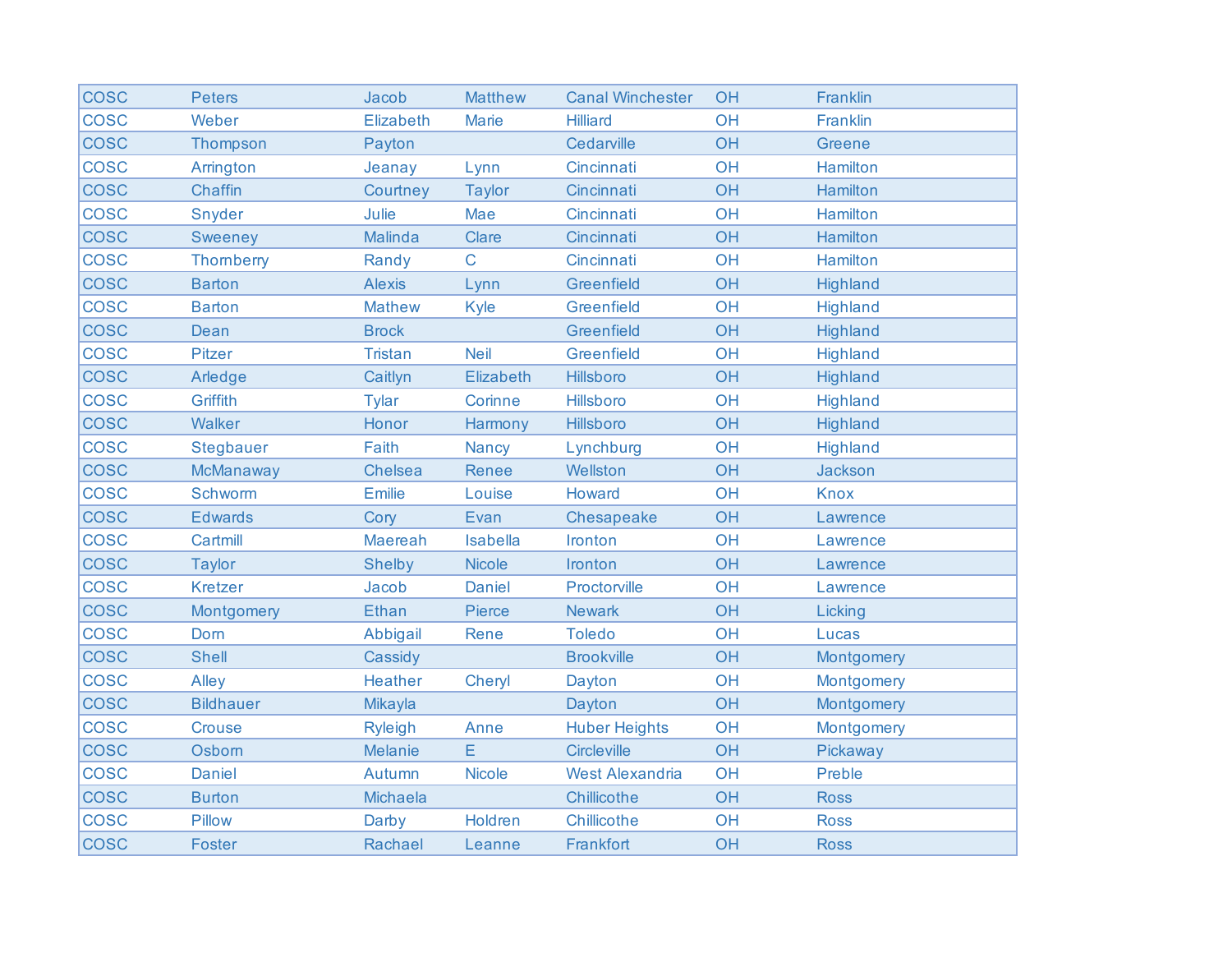| <b>COSC</b> | Hall             | <b>Seth</b>       |                  | Mc Dermott                | OH             | <b>Scioto</b>       |
|-------------|------------------|-------------------|------------------|---------------------------|----------------|---------------------|
| <b>COSC</b> | <b>Speas</b>     | <b>Mariah</b>     | $\mathsf{N}$     | <b>New Boston</b>         | OH             | <b>Scioto</b>       |
| <b>COSC</b> | Howard           | <b>Sarah</b>      | $\mathsf{N}$     | Otway                     | OH             | <b>Scioto</b>       |
| <b>COSC</b> | <b>Scott</b>     | Erykah            | Rayven           | Portsmouth                | OH             | <b>Scioto</b>       |
| <b>COSC</b> | <b>Willis</b>    | Samantha          | Irene            | Portsmouth                | OH             | <b>Scioto</b>       |
| <b>COSC</b> | Johnson          | Ellie             | Jo               | Wheelersburg              | OH             | <b>Scioto</b>       |
| <b>COSC</b> | Lewis            | Jacob             | Allen            | Wheelersburg              | OH             | <b>Scioto</b>       |
| <b>COSC</b> | <b>Thomas</b>    | Victoria          | H.               | Wheelersburg              | OH             | <b>Scioto</b>       |
| <b>COSC</b> | Wilson           | <b>Melissa</b>    | Rachael          | Macedonia                 | OH             | <b>Summit</b>       |
| <b>COSC</b> | Faris            | Mya               | E                | Mc Arthur                 | OH             | Vinton              |
| <b>COSC</b> | <b>Branham</b>   | Courtney          |                  | <b>Mason</b>              | OH             | Warren              |
| <b>COSC</b> | <b>Ellis</b>     | Aleah             | <b>Beth</b>      | <b>Mason</b>              | OH             | Warren              |
| <b>COSC</b> | Warren           | <b>Matthew</b>    | <b>Brian</b>     | Waynesville               | OH             | Warren              |
| <b>COSC</b> | <b>Moakler</b>   | <b>Justin</b>     | Joseph           | <b>Brampton</b>           | ON             |                     |
| <b>COSC</b> | <b>Nelko</b>     | Alexa             | <b>Nicole</b>    | <b>Cranberry Twp</b>      | <b>PA</b>      | <b>Butler</b>       |
| <b>COSC</b> | Ott              | <b>Sierra</b>     |                  | Greencastle               | PA             | Franklin            |
| <b>COSC</b> | <b>Diehl</b>     | Erin              | <b>Kate</b>      | <b>East Earl</b>          | <b>PA</b>      | Lancaster           |
| <b>COSC</b> | <b>Schifano</b>  | Amber             | Gayle            | <b>Belleville</b>         | PA             | <b>Mifflin</b>      |
| <b>COSC</b> | Frye             | <b>Katie</b>      | Ann              | Greensburg                | PA             | Westmoreland        |
| <b>COSC</b> | <b>Ensminger</b> | Ivy               | Elizabeth        | <b>Seven Valleys</b>      | PA             | <b>York</b>         |
| <b>COSC</b> | <b>Botsford</b>  | Elena             | Ashley           | <b>East Greenwich</b>     | R <sub>l</sub> | <b>Kent</b>         |
| <b>COSC</b> | <b>Hinson</b>    | Ryan              | <b>Nathaniel</b> | <b>Rock Hill</b>          | <b>SC</b>      | <b>York</b>         |
| <b>COSC</b> | <b>Tucker</b>    | Katelyn           | Renee            | <b>Newport</b>            | <b>TN</b>      | <b>Cocke</b>        |
| <b>COSC</b> | <b>Desimone</b>  | Haley             | <b>Drew</b>      | <b>Spring Hill</b>        | <b>TN</b>      | Williamson          |
| <b>COSC</b> | <b>Sellinger</b> | Emory             | <b>Marie</b>     | <b>Mckinney</b>           | <b>TX</b>      | Collin              |
| <b>COSC</b> | Cecil            | <b>Alyssa</b>     | LaChelle         | Leander                   | <b>TX</b>      | Williamson          |
| <b>COSC</b> | Lewis            | <b>Dalton</b>     | Cole             | <b>Sterling</b>           | <b>VA</b>      | Loudoun             |
| <b>COSC</b> | Ashby-Phan       | <b>Trayshante</b> | Tuan             | Virginia Beach            | <b>VA</b>      | Virginia Beach City |
| <b>COSC</b> | Green            | Ariel             | Hembree          | <b>Seattle</b>            | <b>WA</b>      | <b>King</b>         |
| <b>COSC</b> | <b>Stack</b>     | Courtney          | $\overline{A}$   | <b>Muskego</b>            | WI             | Waukesha            |
| <b>COSC</b> | Short            | <b>Noah</b>       | <b>Stephen</b>   | <b>Scott Depot</b>        | <b>WV</b>      | Putnam              |
| <b>COSC</b> | <b>Hurt</b>      | Laykin            | Elizabeth        | Huntington                | <b>WV</b>      | Wayne               |
| <b>COSC</b> | Alturaiki        | Mariyyah          | Ζ                | Al-Hafoof Wal Al-Mubarraz |                |                     |